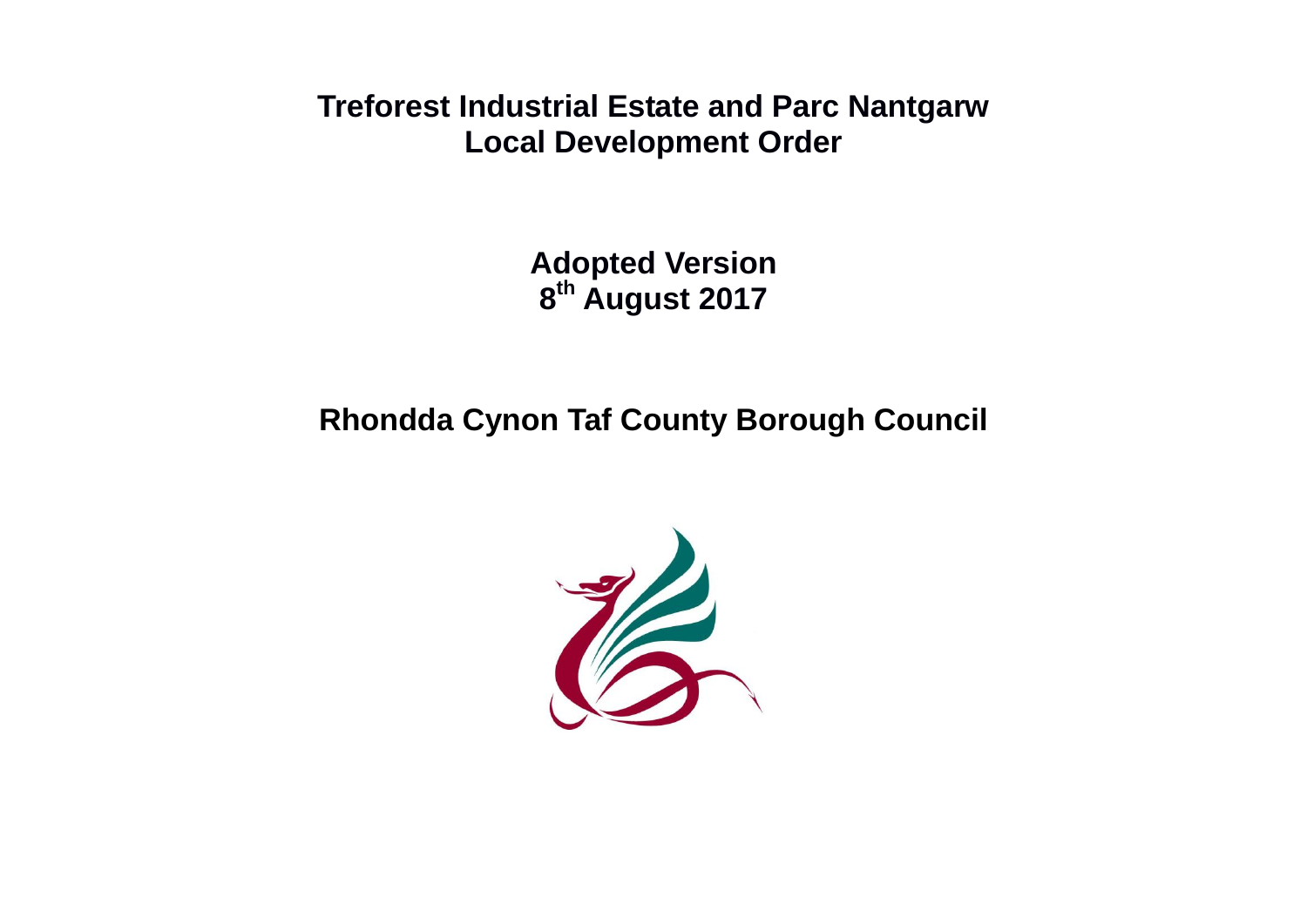#### **Contents**

#### **Definitions**

- Treforest and Parc Nantgarw Local Development Order
- Schedule 1- LDO Boundary
- Schedule 2- Developments Permitted by the LDO
- Schedule 3- Letter of Compliance
- Schedule 4- Conditions Schedule
- Schedule 5- Plan showing Gas Pipe and Railway Line
- Schedule 6- Area 2
- Schedule 7- Area 4 (Retail Zone)
- Schedule 8- Application Form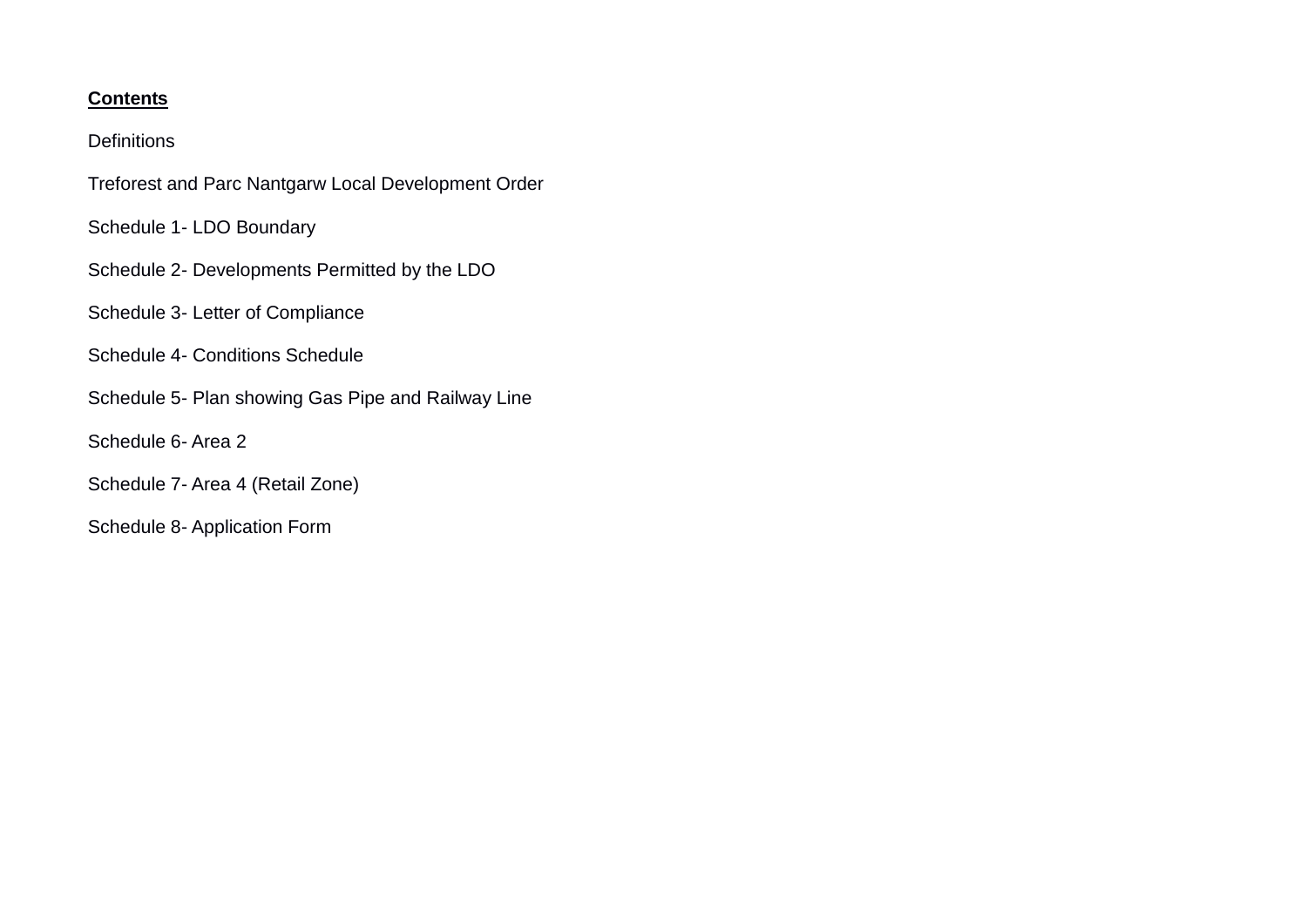**Town and Country Planning Act 1990 (as amended)**

#### **Treforest Industrial Estate and Parc Nantgarw Local Development Order 2017**

# **Definitions**

In this Order:

All definitions in the Town and Country Planning (General Permitted Development) Order 1995 (as amended) apply to this Local Development Order, except where otherwise defined within this Order.

"Area 1" constitutes the following land:

- Land that falls within 35 metres of the boundary of a residential curtilage;
- Land that falls within 10 metres of the railway line, identified as shaded in green within Schedule 5;
- Land which forms part of recorded mine entries or is within their zone of influence;
- Land that falls within 10 metres of a building listed for its special historical or architectural interest under the Planning (Listed Buildings and Conservation Areas) Act 1990 (as amended);
- Land that falls within 7 metres of an open watercourse;
- Land that falls within the 165 metre easement for the high pressure gas main, identified as edged in brown within Schedule 5;

"Area 2" constitutes the land that is shaded in red in Schedule 6;

"Area 3" constitutes the land that does not fall within Areas 1, 2 or 4;

"Area 4" constitutes the land that is shaded in blue in Schedule 7;

"Building" is defined as a building which is primarily there to provide floor space for a specific purpose;

"EIA Development" has the same meaning as in regulation 2(1) of the Town and Country Planning (Environmental Impact Assessment) (Wales) Regulations 2016;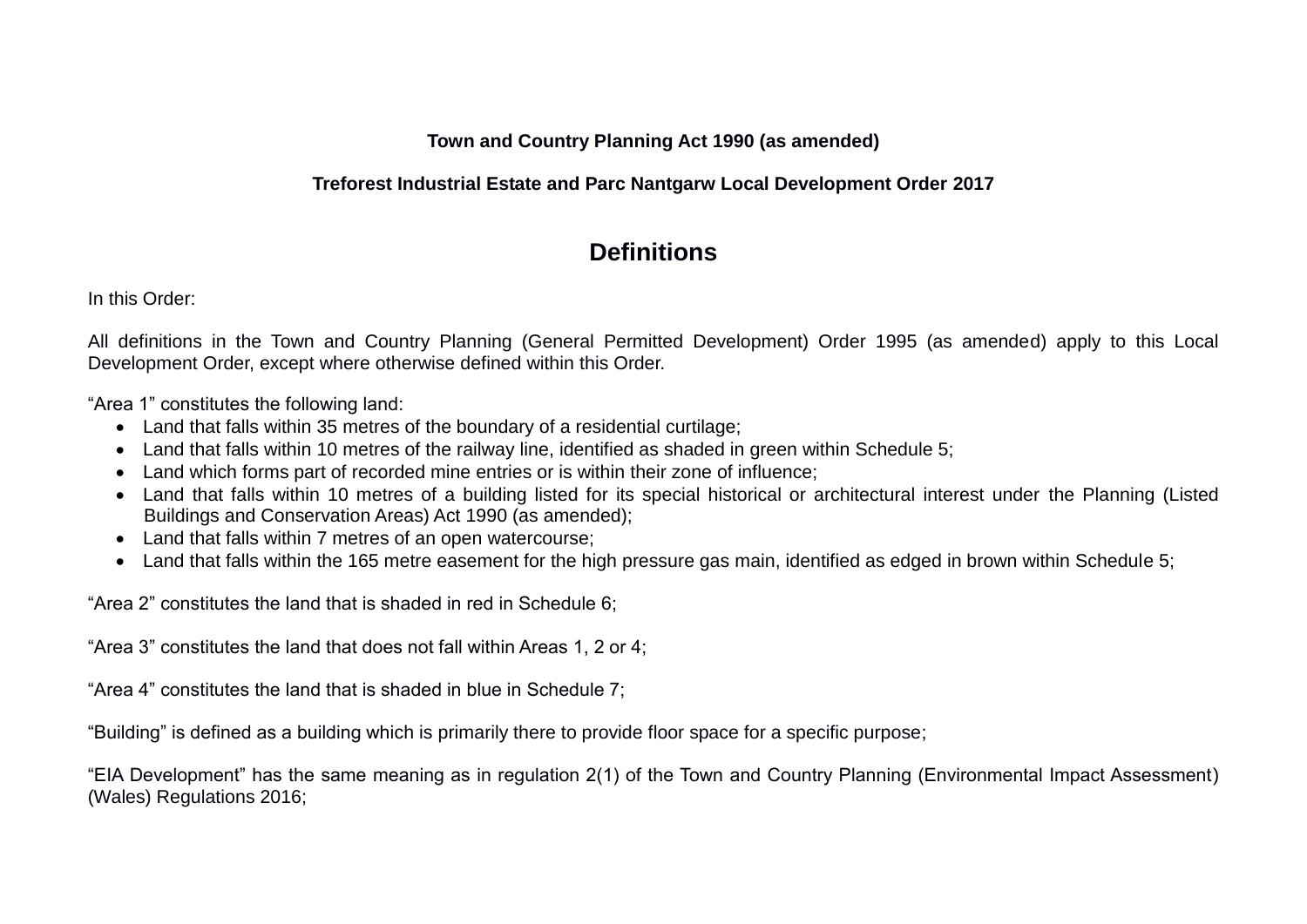"Extension" is defined as an increase in the volume of a building or a structure;

"External works" are defined as works to areas of the site other than buildings, including the erection of enclosures, hard landscaping, lighting, renewable energy developments and vehicle charging points;

"Floor space" means the total floor space in a building or buildings;

"Highest point of the roof" is defined as the highest point of the roof structure, excluding any chimneys, antenna or other structures attached to the roof;

"Land" is defined as land where is falls within the boundary of the LDO, including that which is covered by buildings and structures;

"Open watercourse" is defined as the channel of any part of a watercourse that is not culverted;

"Shelter" is defined as a largely open structure with a roof which is primarily used as shelter from inclement weather while outside, such as bicycle shelters, bus shelters, smoking shelters and trolley shelters;

"Site" is defined as the land which forms an operational planning unit, or will form an operational planning unit following development permitted by the LDO;

"Structure" is defined as a structure which rises above ground level, but is not primarily there to provide any floor space for a specific purpose.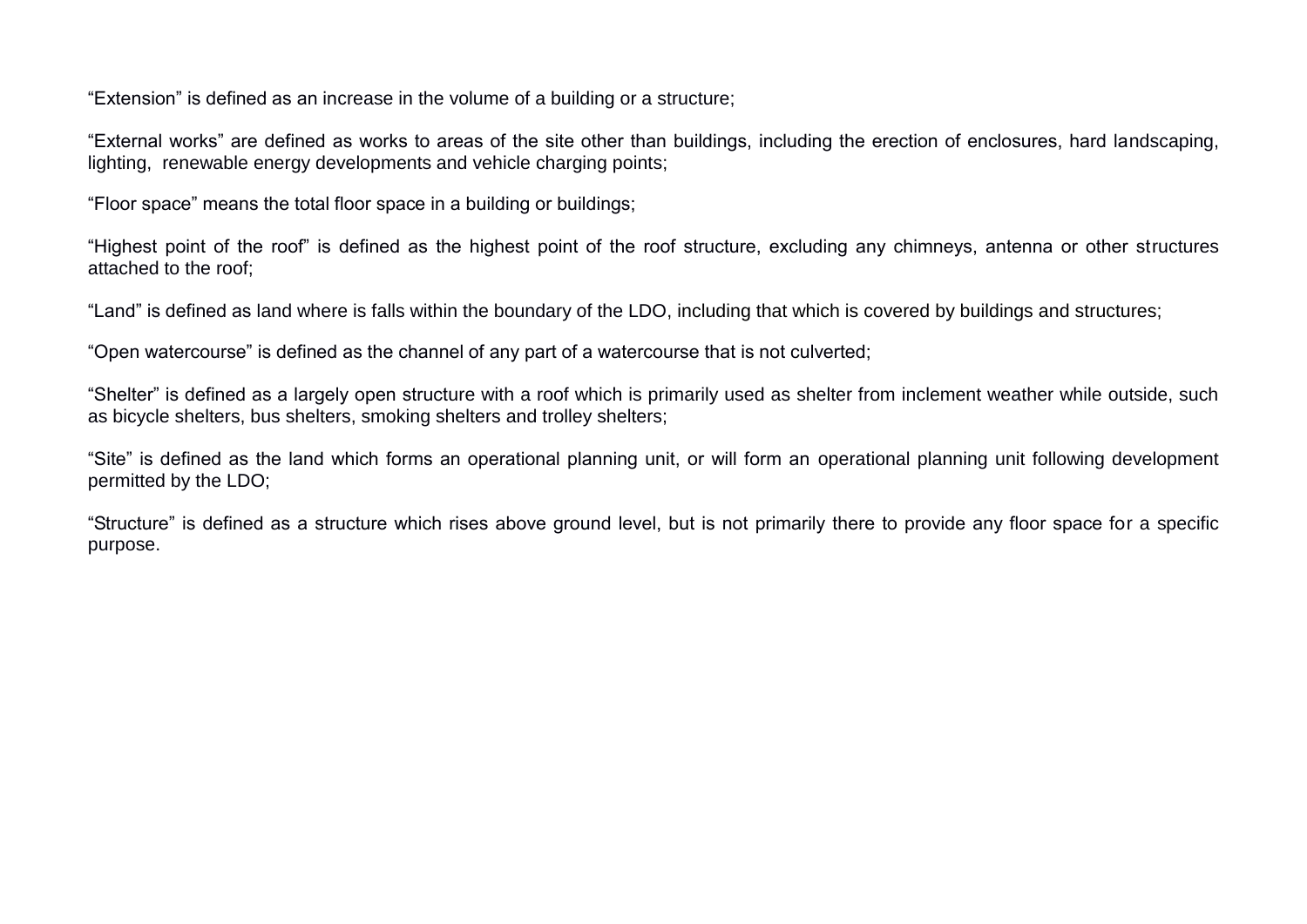## **Treforest Industrial Estate and Parc Nantgarw Local Development Order**

1. This Local Development Order ("LDO") is made by the Rhondda Cynon Taf County Borough Council ("the Council") under Section 61A of the Town and Country Planning Act 1990 (as amended) and shall be known as The Treforest Industrial Estate and Parc Nantgarw Local Development Order 2017.

2. This LDO takes effect on the date that it is adopted by the Council and will remain in force for a 10 year period from its adoption following which the LDO shall lapse.

3. This LDO applies to the land edged red on the map attached as Schedule 1 only.

**4. This LDO grants planning permission for developments within Schedule 2, subject to the exclusions, limitations and conditions as set out in this Order.**

5. Nothing in this LDO grants planning permission for development which is EIA Development.

6. Nothing in this LDO grants planning permission for development affecting a listed building within the meaning of Section 1 of the Planning (Listed Buildings and Conservation Areas) Act 1990, or within the curtilage of a listed building.

7. Nothing in this LDO grants planning permission for developments containing the following on any sites:

i. [Any b](mailbox://data/helen/rrxeekgj.default/Mail/mail.toxicbreakfast.com/Inbox?number=1835#PD10)oilers where the total output is above [5 Megawatts \(thermal\);](mailbox://data/helen/rrxeekgj.default/Mail/mail.toxicbreakfast.com/Inbox?number=1835#PD10)

ii. [Any boilers or furnaces run on biomass where the total output is above 50](mailbox://data/helen/rrxeekgj.default/Mail/mail.toxicbreakfast.com/Inbox?number=1835#PD10) Kilowatts (thermal);

iii. 300 or more additional vehicle parking spaces.

8. This LDO can be revoked or revised at any time prior to it lapsing after 10 years from being adopted.

9. Should permission granted by the LDO be withdrawn due to the Order being revoked or revised or lapsing following the 10 year period after its adoption, any development commenced under the version of the Order in force at the time of commencement is permitted to be completed.

10. Nothing in this LDO grants planning permission for development that is contrary to a condition on a planning permission unless the reason for that condition has the effect of stating that the condition is for the purpose of clarifying the extent of the permission granted.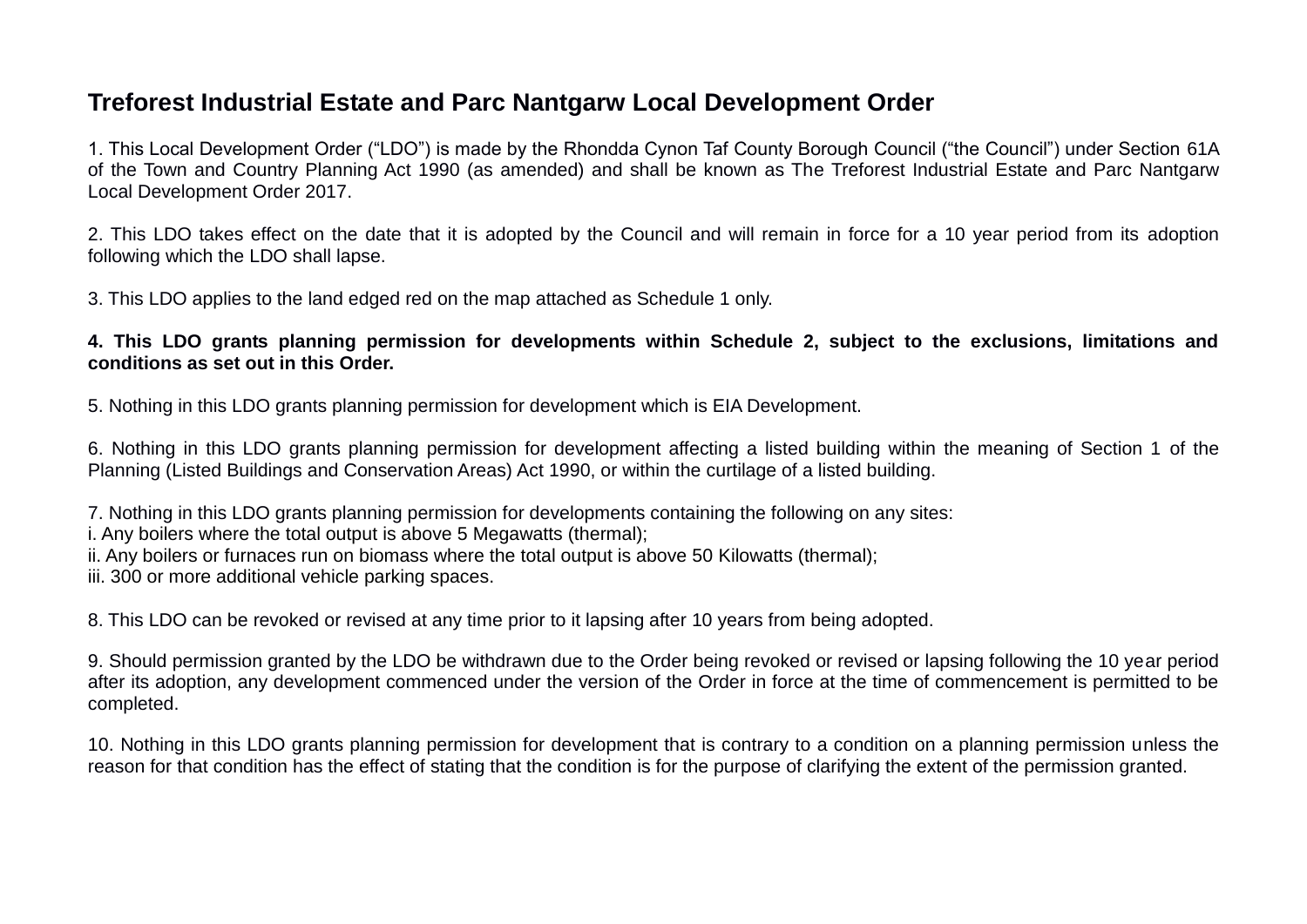# **Schedule 1- LDO Boundary**

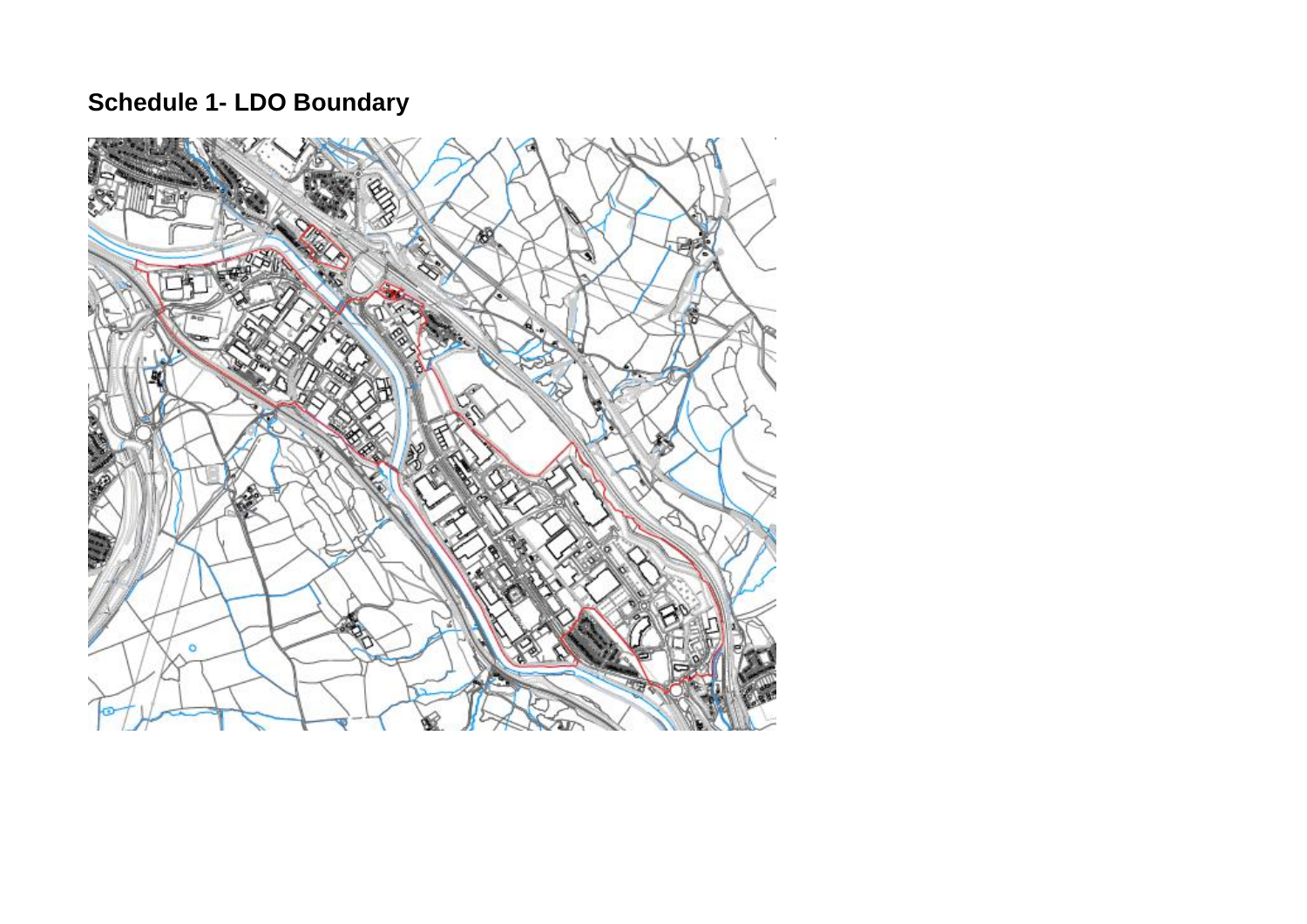# **Schedule 2- Developments Permitted by the LDO**

## **Part 1- Area 1**

## **A. Permitted Development within Area 1:**

i. Change of use of land, where the land forms part of a site where a change of use is permitted within another part of this schedule.

#### **B. Development Not Permitted within Area 1:**

i. Part 1 does not permit operational development within Area 1;

ii. Where development is permitted on a site which involves the change of use of land that falls within Area 1, no part of the land within Area 1 shall actually be used on an operational basis for any purpose for which it is not currently used.

#### **C. Conditions- Development is permitted by Part 1 subject to the following conditions:**

i. The receipt of a letter of compliance, as set out in Schedule 3;

ii. The conditions set out in Schedule 4, where these are relevant to the development permitted.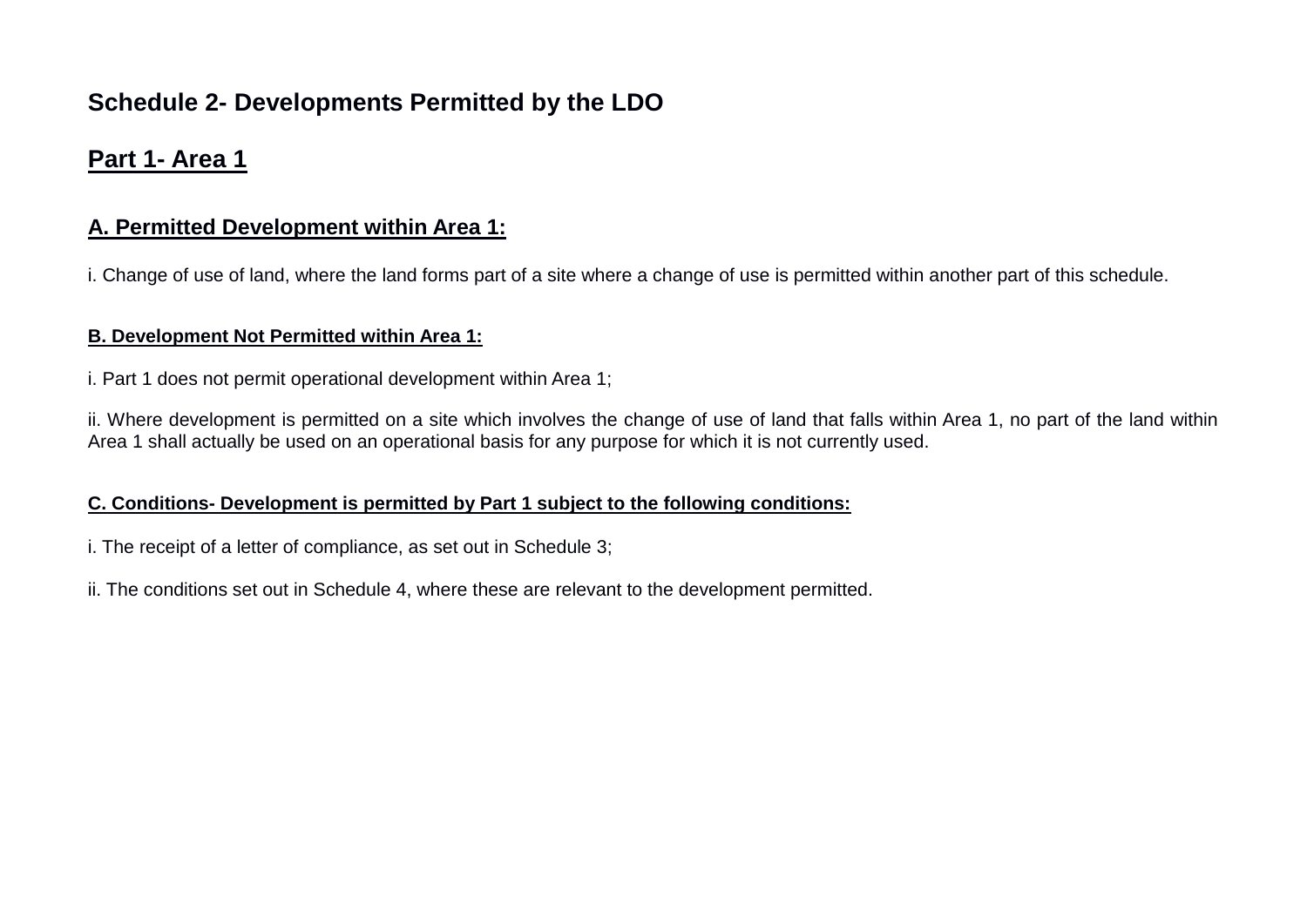# **Part 2- Area 2**

## **A. Permitted Development within Area 2- Alterations to Existing Buildings and Structures, External Works and Provision of Shelters:**

i. Alterations to existing buildings and structures that do not increase the volume of the building or structure;

ii. External works;

iii. The provision of shelters.

#### **B. Development Not Permitted within Area 2- Alterations to Existing Buildings and Structures, External Works and Provision of Shelters:**

i. Development is not permitted by Part 2A unless the site is considered to have low potential for containing a bat roost or the works are considered to have a low potential of impacting on bats, or a satisfactory bat survey has been received;

ii. Part 2A does not permit any development which results in the increase in height of an existing building or structure, with the exception of renewable energy developments, air conditioning units and broadband infrastructure;

iii. Part 2A does not permit renewable energy developments, broadband infrastructure and air conditioning units attached to an existing or permitted building or structure, that protrude more than 5 metres from the highest part of the roof of a building or the highest point of any structure;

iv. Part 2A does not permit shelters more than 3 metres in height or more than 25 square metres in footprint;

v. Part 2A does not permit structures or engineering operations that constitute external works where they are more than 3 metres in height to the highest point from the existing ground level, with the exception of broadband infrastructure;

vi. Part 2A does not permit structures or shelters to be erected, or the altering of ground levels to be carried out, within 3 metres of a sewer or water main, with the exception of boundary fences, unless Dwr Cymru Welsh Water provide evidence that they consider this satisfactory or that they are satisfied the sewer or water main can be diverted.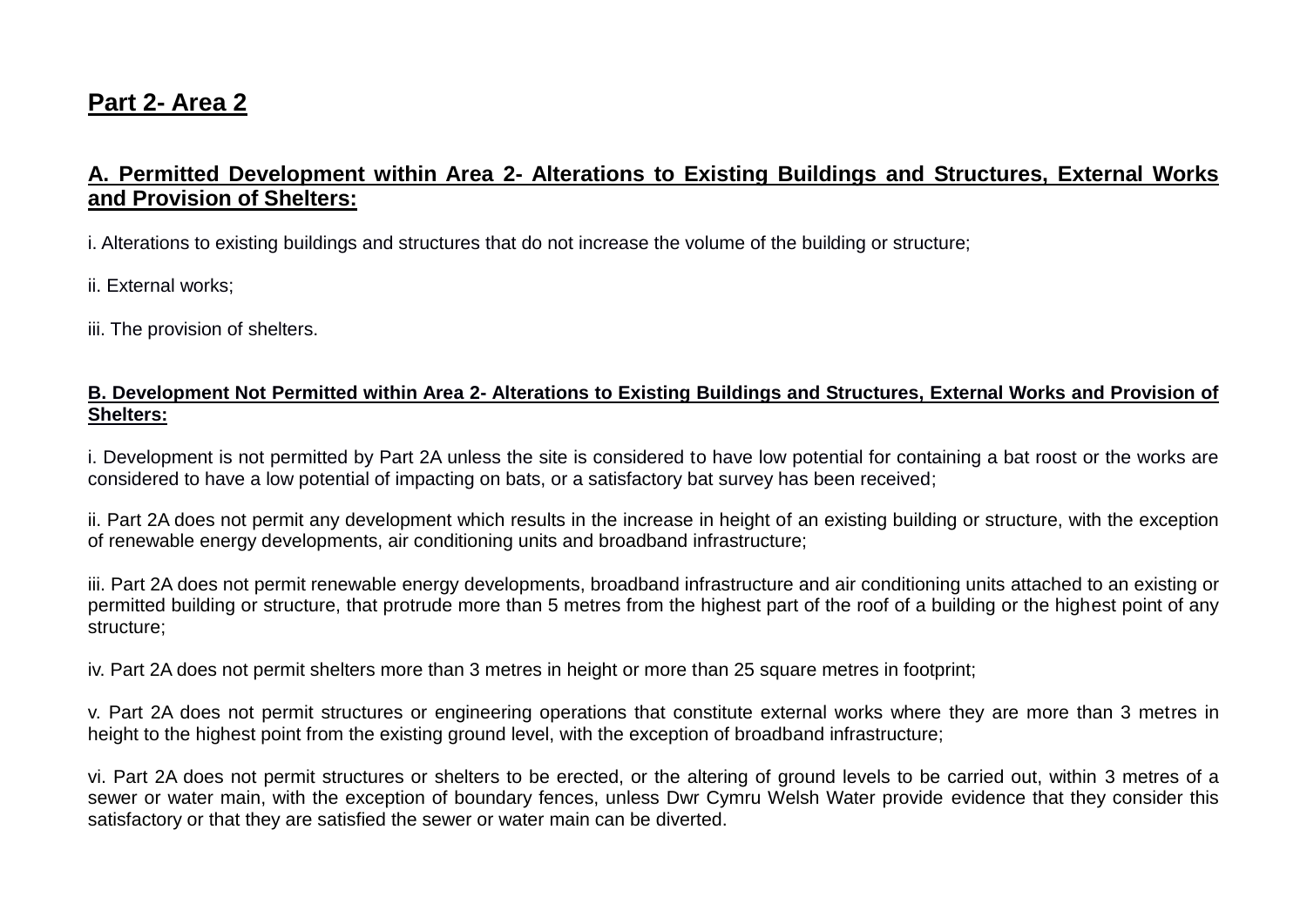#### **C. Conditions and Limitations within Area 2- Alterations to Existing Buildings and Structures, External Works and Provision of Shelters. Development is permitted by Part 2D subject to the following conditions:**

i. The receipt of a letter of compliance, as set out in Schedule 3;

ii. The conditions set out in Schedule 4, where these are relevant to the development permitted;

iii. All developments must be incidental or ancillary to the permitted use of the land.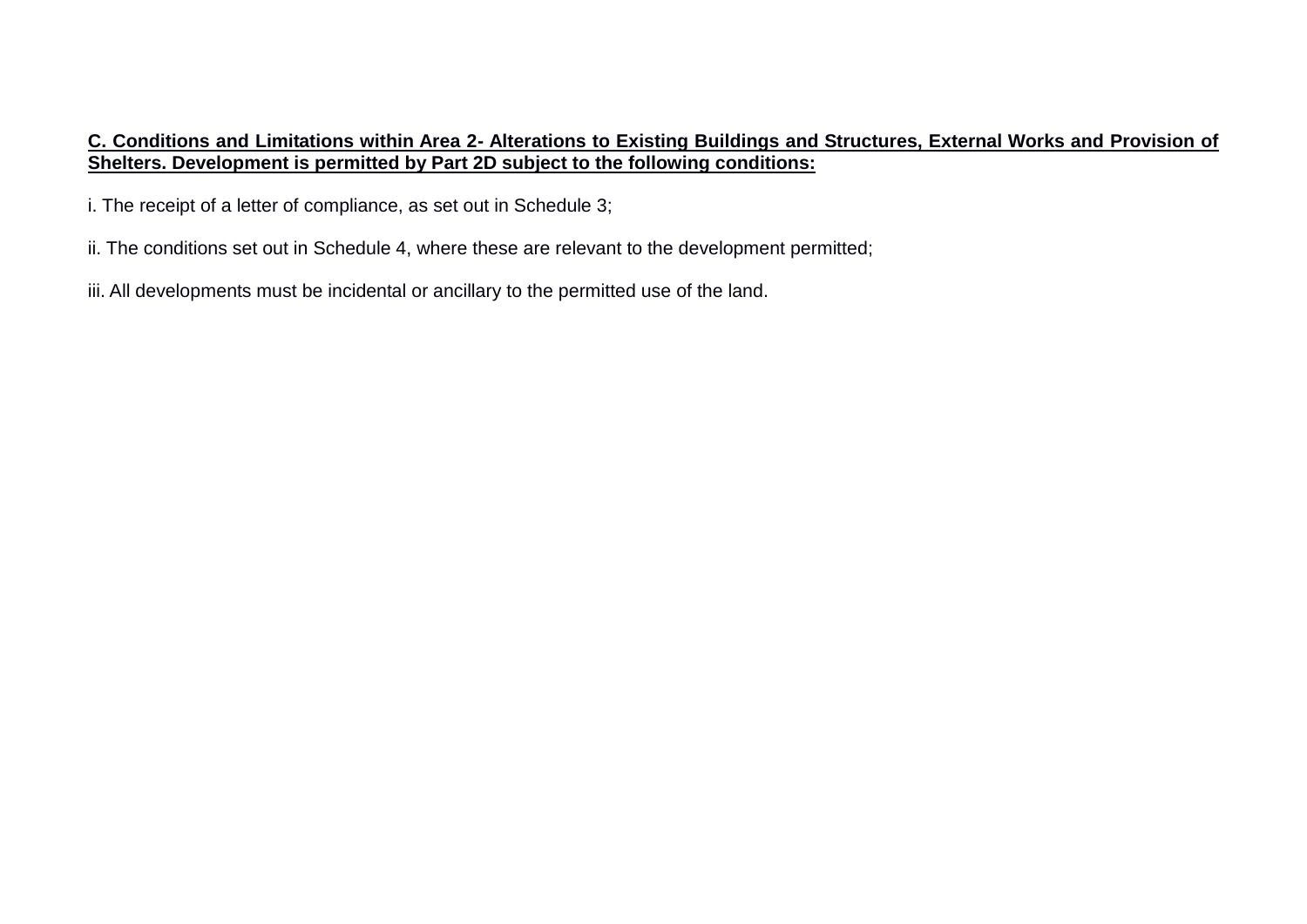## **D. Permitted Development within Area 2- Change of Use of Existing Retail Uses to another Retail Use:**

i. The changes of use of land, buildings and structures from any existing A1, A2 or A3 use as defined by the Town and Country Planning (Use Classes) Order 1987 (as amended) to any other use within Class A of that Order.

#### **E. Development Not Permitted within Area 2- Change of Use of Existing Retail Uses to another Retail Use:**

i. Any form of operational development is not permitted by Part 2D.

#### **F. Conditions and Limitations within Area 2- Change of Use of Existing Retail Uses to another Retail Use. Development is permitted by Part 2G subject to the following conditions:**

i. The receipt of a letter of compliance, as set out in Schedule 3;

ii. The conditions set out in Schedule 4, where these are relevant to the development permitted.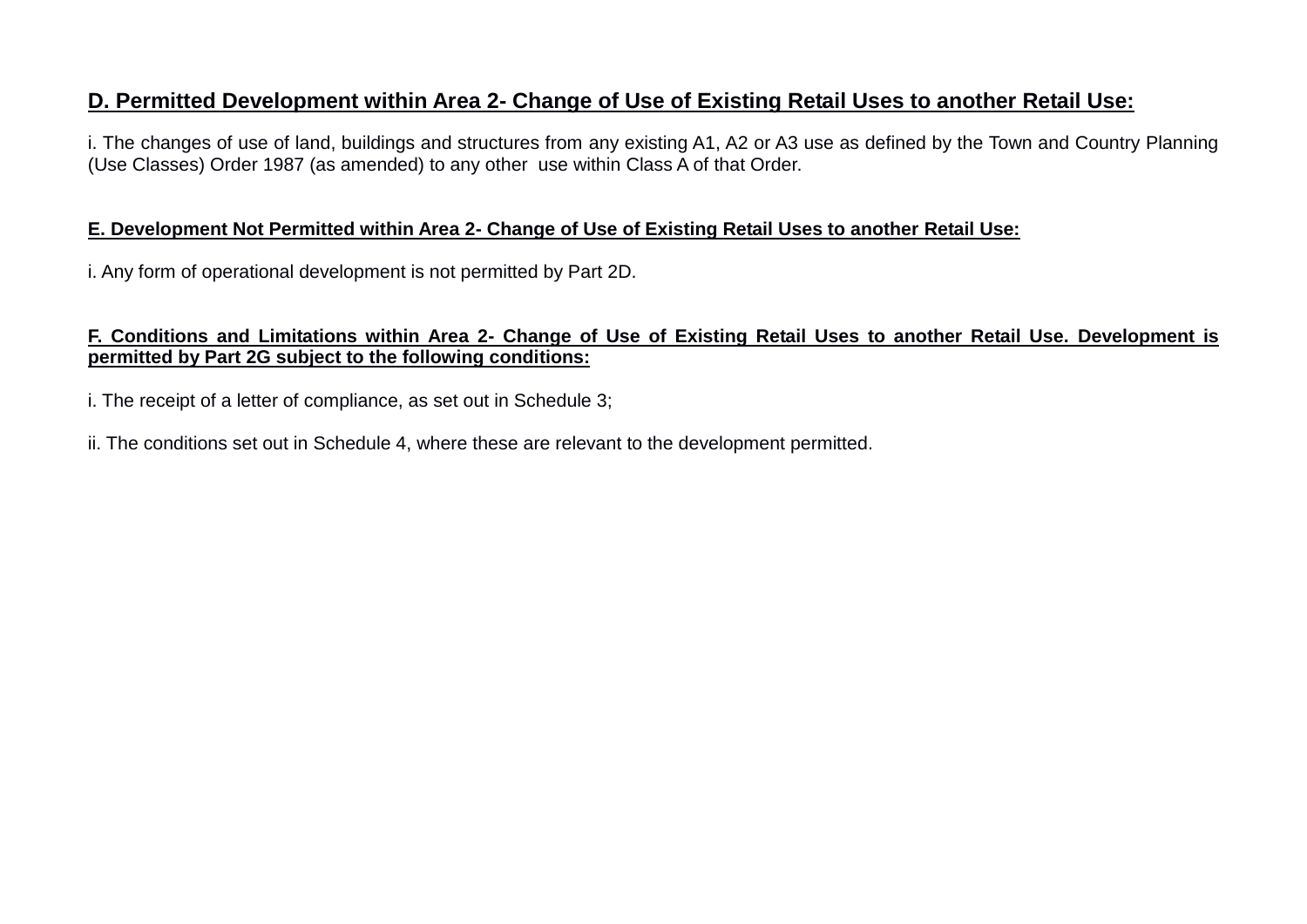# **Part 3- Area 3**

## **A. Permitted Development within Area 3- Land, Buildings and Structures for Specific Uses:**

i. The development of land, buildings and structures for the following existing or proposed uses, or for a purpose which is ancillary or incidental to the use of a site for one of the following:

- Classes B1, B2 and B8 of the Town and Country Planning (Use Classes) Order 1987 (as amended);
- Vehicle hire and sales;
- Plant hire:
- Builders yards;
- Industrial laundries:
- Gymnasium and fitness facilities; and
- Vocational training facilities.

#### **B. Development Not Permitted within Area 3- Land, Buildings and Structures for Specific Uses:**

i. Development is not permitted by Part 3A unless the site is considered to have low potential for containing a bat roost or the works are considered to have a low potential of impacting on bats, or a satisfactory bat survey has been received;

ii. Part 3A does not permit buildings, extensions or structures within 2 metres of the boundary of a site, with the exception of means of enclosure and broadband infrastructure;

iii. Part 3A does not permit buildings, extensions or structures within 5 metres of the boundary of a site with a highway, with the exception of means of enclosure and broadband infrastructure;

iv. Part 3A does not permit buildings, structures or extensions more than 20 metres in height to the highest point of the roof of a building or the highest point of any structure, with the exception of renewable energy developments, air conditioning units and broadband infrastructure attached to an existing or permitted building or structure;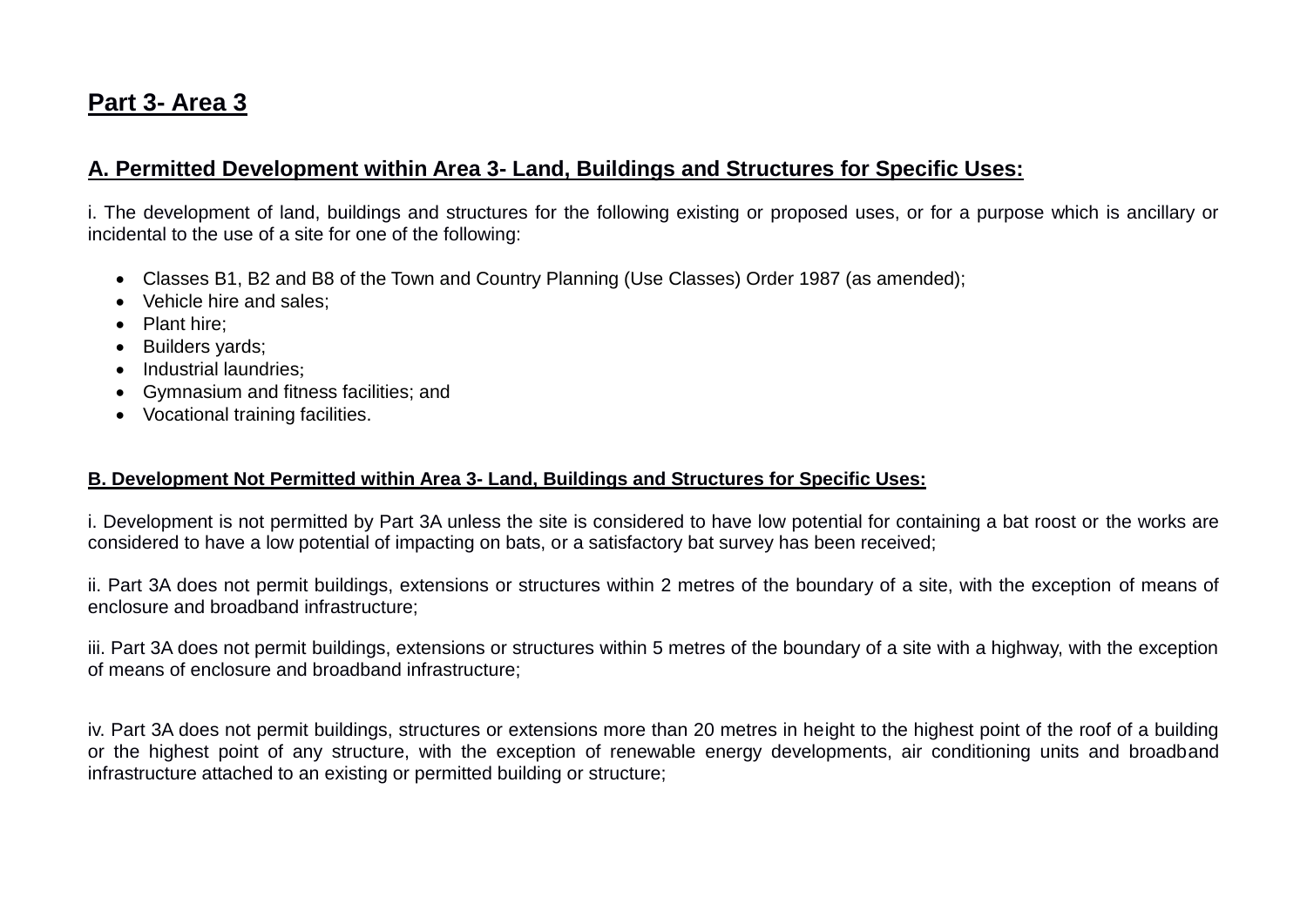v. Part 3A does not permit buildings, extensions or structures more than 10 metres in height, with the exception of renewable energy developments, air conditioning units and broadband infrastructure attached to an existing or permitted building or structure, within 15 metres of the boundary of the curtilage of a listed building;

vi. Part 3A does not permit renewable energy developments, broadband infrastructure and air conditioning units attached to an existing or permitted building or structure, that protrude more than 5 metres from the highest part of the roof of a building or the highest point of any structure;

vii. Part 3A does not permit buildings, extensions or structures to be erected, or the altering of ground levels to be carried out, within 3 metres of a sewer or water main, with the exception of boundary fences, unless Dwr Cymru Welsh Water provide evidence that they consider this satisfactory or that they are satisfied the sewer or water main can be diverted.

#### **C. Conditions and Limitations within Area 3- Land, Buildings and Structures for Specific Uses. Development is permitted by Part 3A subject to the following conditions:**

i. The receipt of a letter of compliance, as set out in Schedule 3;

ii. The conditions set out in Schedule 4, where these are relevant to the development permitted.

#### **D. Limitations- Land, Buildings and Structures for Specific Uses. Limitations to development permitted by Part 3A:**

i. Where a site was clear of buildings on 31<sup>st</sup> December 2015 and is to be developed, the buildings permitted under the LDO are limited to a maximum floor space of 2,500 square metres or to covering a maximum of 50% of the area of the site, whichever is the lesser;

ii. Where a site contained buildings on 31<sup>st</sup> December 2015, the total area of any redevelopment, new buildings or extensions permitted under the LDO is limited to a maximum floor space of the floorspace existing on that date plus 2,500 square metres or 150% of the size of the total footprint of the existing buildings on this date, whichever is the lesser.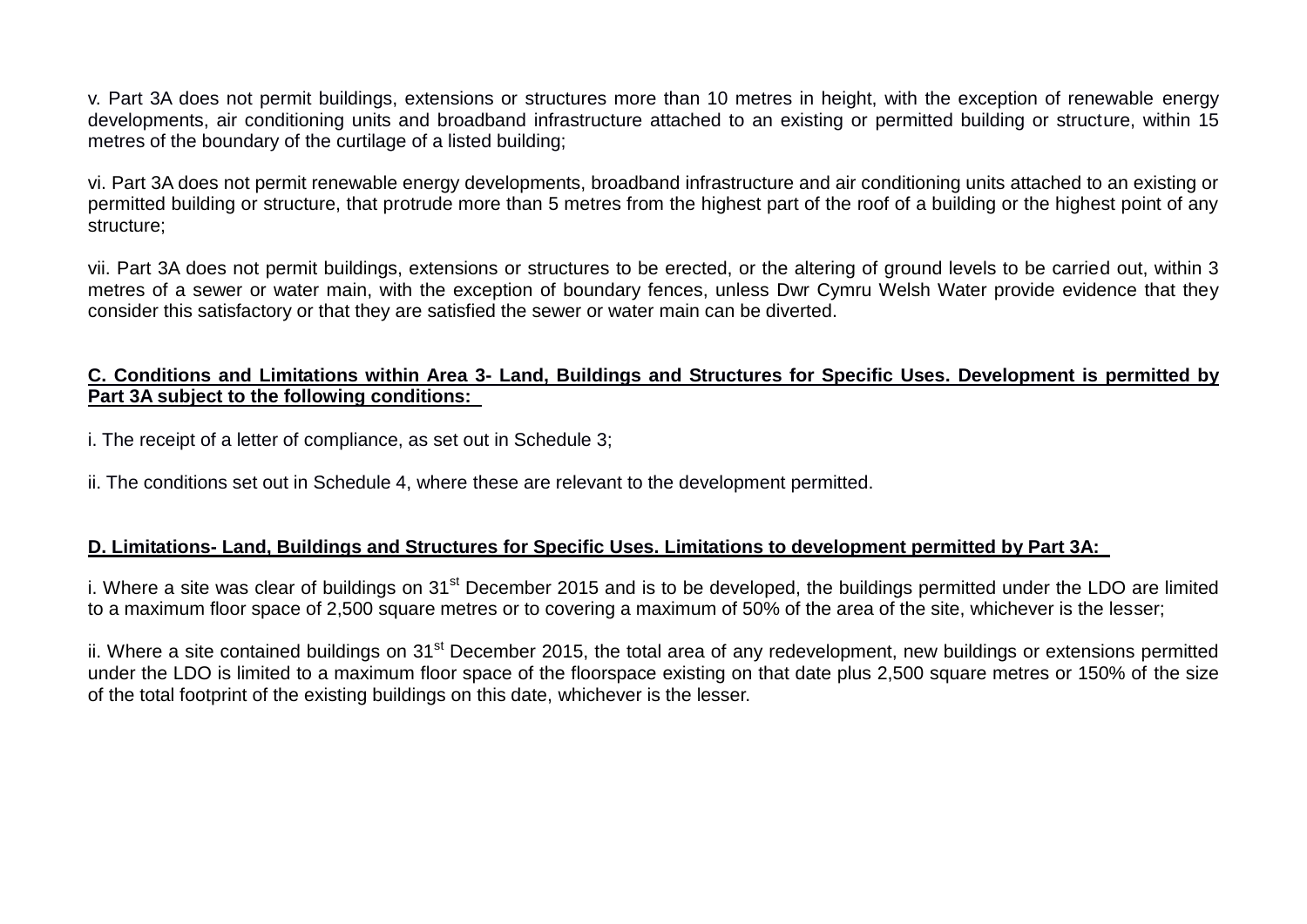## **E. Permitted Development within Area 3- Alterations to Existing Buildings and Structures, External Works and Provision of Shelters:**

i. Alterations to existing buildings and structures that do not increase the volume of the building or structure;

ii. External works;

iii. The provision of shelters.

#### **F. Development Not Permitted within Area 3- Alterations to Existing Buildings and Structures, External Works and Provision of Shelters:**

i. Development is not permitted by Part 3E unless the site is considered to have low potential for containing a bat roost or the works are considered to have a low potential of impacting on bats, or a satisfactory bat survey has been received;

ii. Part 3E does not permit any development which results in the increase in height of an existing building or structure, with the exception of renewable energy developments, air conditioning units and broadband infrastructure;

iii. Part 3E does not permit renewable energy developments, broadband infrastructure and air conditioning units attached to an existing or permitted building or structure, that protrude more than 5 metres from the highest part of the roof of a building or the highest point of any structure;

iv. Part 3E does not permit shelters more than 3 metres in height or more than 25 square metres in footprint;

v. Part 3E does not permit structures or engineering operations that constitute external works where they are more than 3 metres in height to the highest point from the existing ground level, with the exception of broadband infrastructure;

vi. Part 3E does not permit structures or shelters to be erected, or the altering of ground levels to be carried out, within 3 metres of a sewer or water main, with the exception of boundary fences, unless Dwr Cymru Welsh Water provide evidence that they consider this satisfactory or that they are satisfied the sewer or water main can be diverted.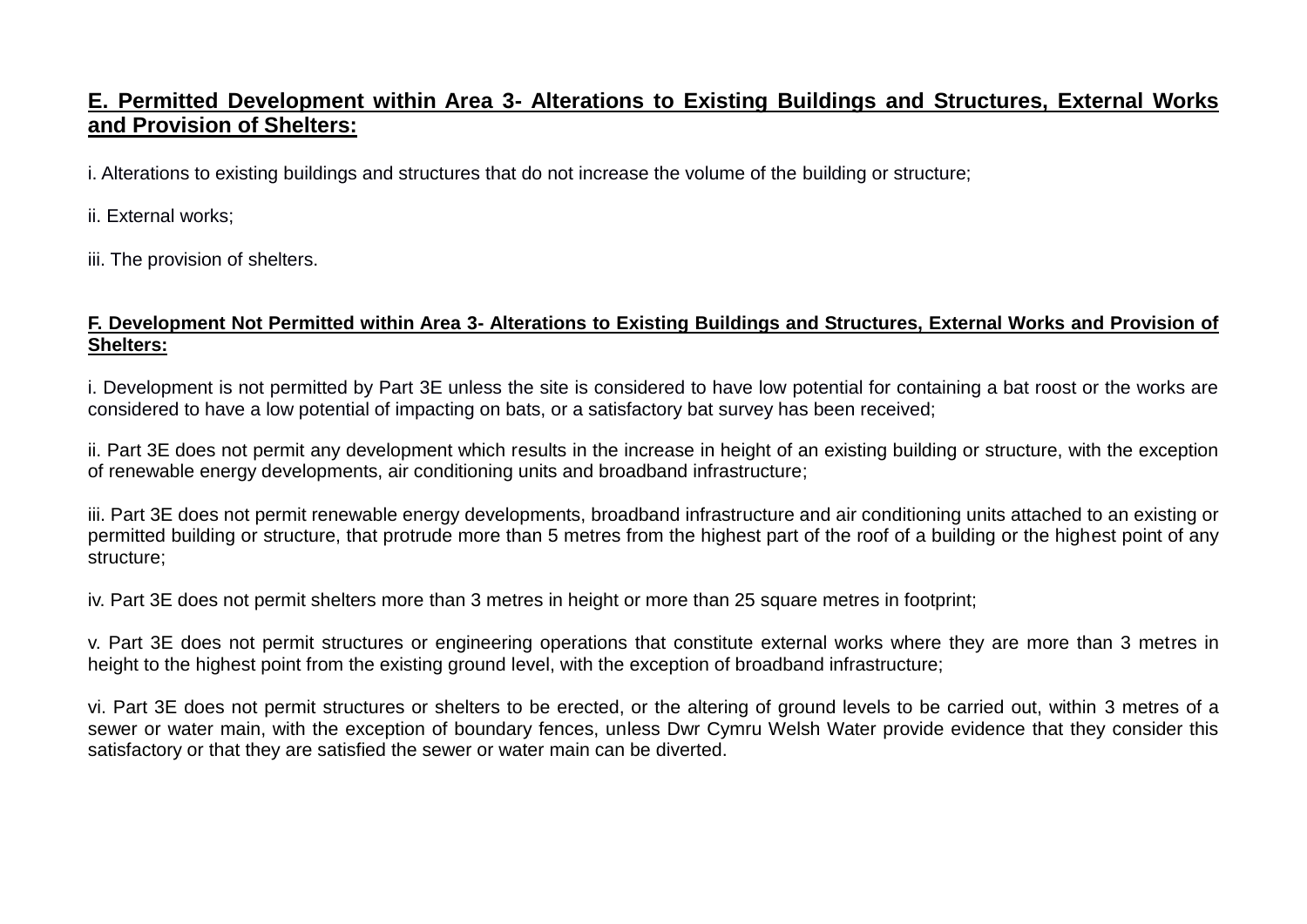#### **G. Conditions and Limitations within Area 3- Alterations to Existing Buildings and Structures, External Works and Provision of Shelters. Development is permitted by Part 3E subject to the following conditions:**

i. The receipt of a letter of compliance, as set out in Schedule 3;

- ii. The conditions set out in Schedule 4, where these are relevant to the development permitted;
- iii. All developments must be incidental or ancillary to the permitted use of the land.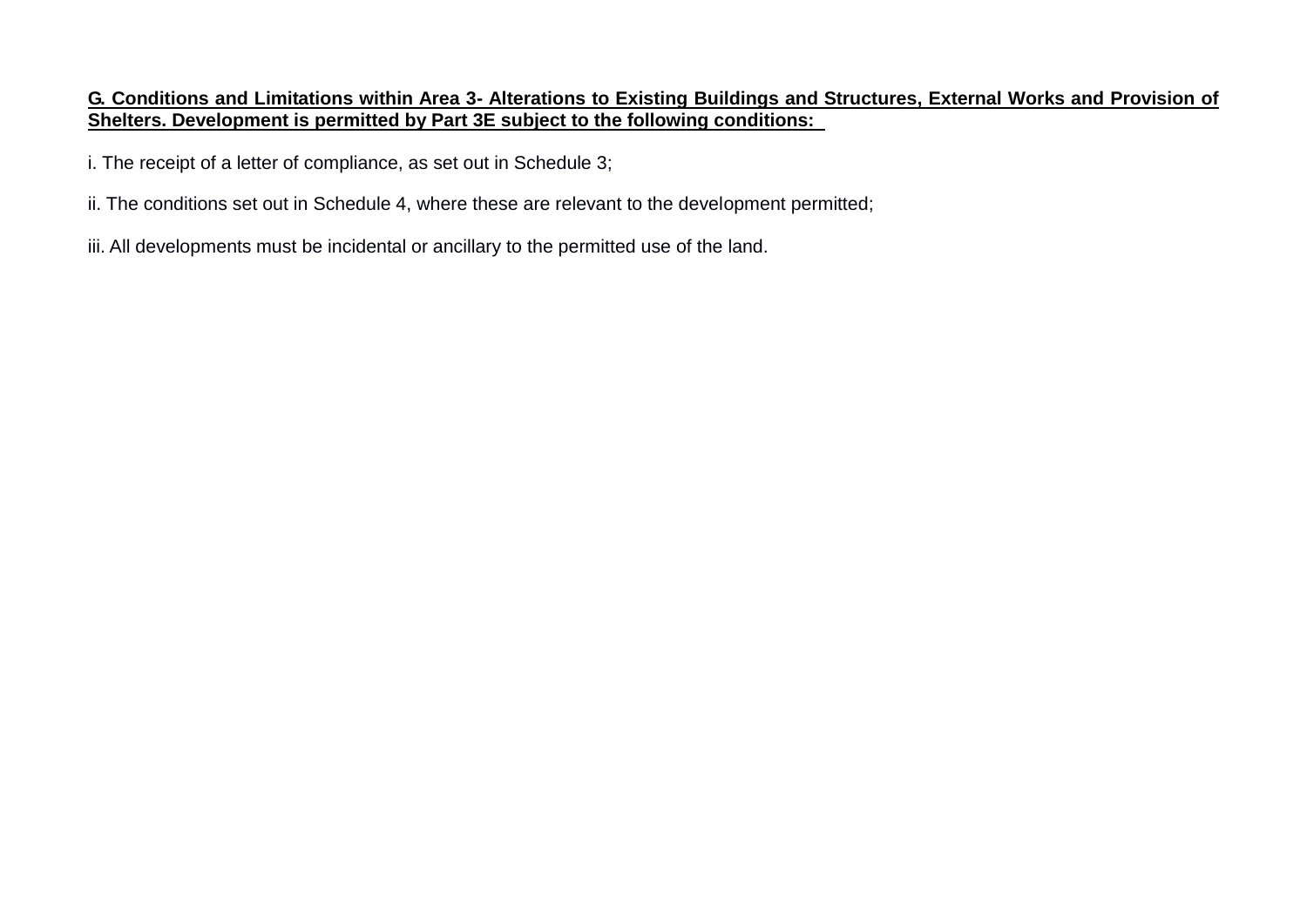## **H. Permitted development with Area 3- Change of Use of Existing Retail Uses to another Retail Use:**

i. The changes of use of land, buildings and structures from any existing A1, A2 or A3 use as defined by the Town and Country Planning (Use Classes) Order 1987 (as amended) to any other use within Class A of that Order.

#### **I. Development Not Permitted within Area 3- Change of Use of Existing Retail Uses to another Retail Use:**

i. Any form of operational development is not permitted by Part 3H.

#### **J. Conditions and Limitations within Area 3- Change of Use of Existing Retail Uses to another Retail Use. Development is permitted by Part 3E subject to the following conditions:**

i. The receipt of a letter of compliance, as set out in Schedule 3;

ii. Conditions set out in Schedule 4, where these are relevant to the development permitted.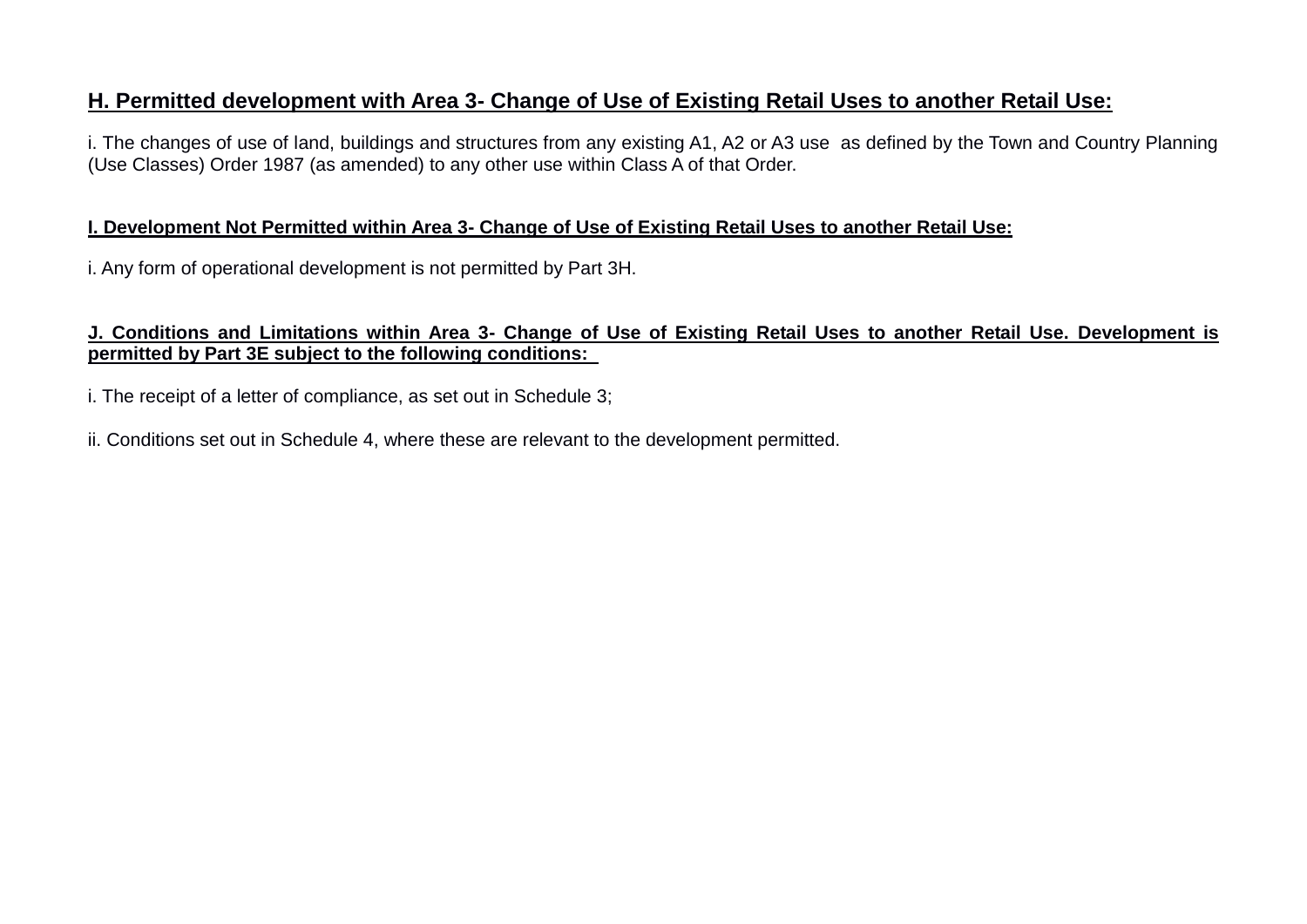# **Part 4- Area 4**

## **A. Permitted Development within Area 4- Land, Buildings and Structures for Specific Uses:**

i. The development of land, buildings and structures for the following existing or proposed uses, or for a purpose which is ancillary or incidental to the use of a site for one of the following:

- Classes B1, B2 and B8 of the Town and Country Planning (Use Classes) Order 1987 (as amended);
- Vehicle hire and sales;
- Plant hire:
- Builders vards;
- Industrial laundries:
- Gymnasium and fitness facilities;
- Vocational training facilities; and
- Classes A1, A2 and A3 of the Town and Country Planning (Use Classes) Order 1987 (as amended).

#### **B. Development Not Permitted within Area 4- Land, Buildings and Structures for Specific Uses:**

i. Development is not permitted by Part 4A unless the site is considered to have low potential for containing a bat roost or the works are considered to have a low potential of impacting on bats, or a satisfactory bat survey has been received.

ii. Part 4A does not permit buildings, extensions or structures within 2 metres of the boundary of a site, with the exception of means of enclosure and broadband infrastructure;

iii. Part 4A does not permit buildings, extensions or structures within 5 metres of the boundary of a site with a highway, with the exception of means of enclosure and broadband infrastructure;

iv. Part 4A does not permit buildings, structures or extensions more than 20 metres in height to the highest point of the roof of a building or the highest point of any structure, with the exception renewable energy developments, air conditioning units and broadband infrastructure attached to an existing or permitted building or structure;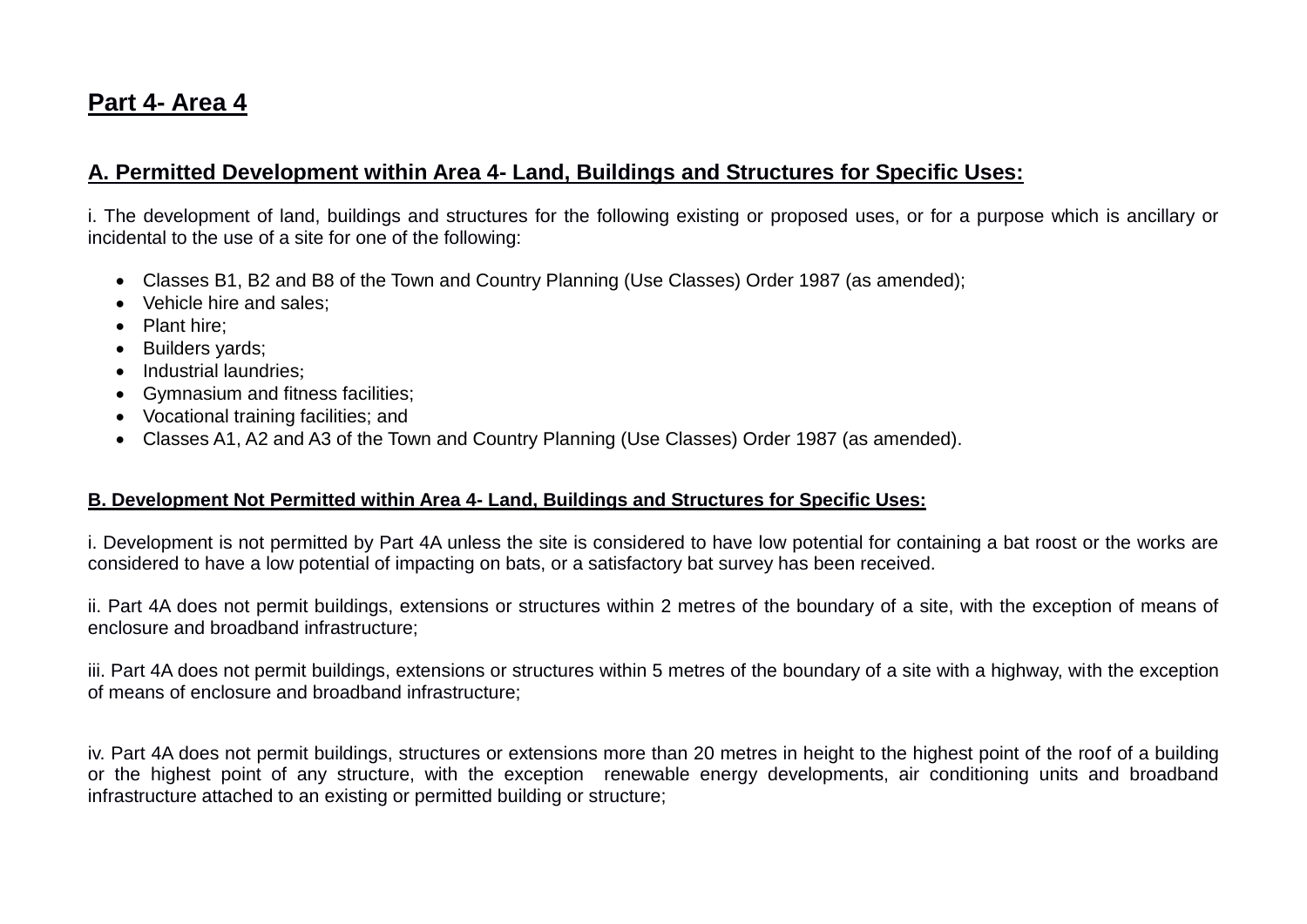v. Part 4A does not permit buildings, structures or extensions more than 20 metres in height to the highest point of the roof of a building or the highest point of any structure, with the exception of renewable energy developments, air conditioning units and broadband infrastructure attached to an existing or permitted building or structure;

vi. Part 4A does not permit renewable energy developments, broadband infrastructure and air conditioning units attached to an existing or permitted building or structure, that protrude more than 5 metres from the highest part of the roof of a building or the highest point of any structure;

vii. Part 4A does not permit buildings, extensions or structures to be erected, or the altering of ground levels to be carried out, within 3 metres of a sewer or water main, with the exception of boundary fences, unless Dwr Cymru Welsh Water provide evidence that they consider this satisfactory or that they are satisfied the sewer or water main can be diverted.

#### **C. Conditions and Limitations within Area 4- Land, Buildings and Structures for Specific Uses. Development is permitted by Part 4A subject to the following conditions:**

i. The receipt of a letter of compliance, as set out in Schedule 3;

ii. The conditions set out in Schedule 4, where these are relevant to the development permitted;

#### **D. Limitations- Land, Buildings and Structures for Specific Uses. Limitations to development permitted by Part 4A:**

i. Part 4A only permits development under Use Classes A1, A2 and A3 where the total gross internal floor space in any unit used for that purpose, including storage, staff welfare and office space, would be 300 square metres or less;

ii. Any individual A1, A2 or A3 unit or extension permitted by Part 4A shall remain as that unit, or in the case of an extension part of the unit for which it was permitted, and shall not be joined with any other unit at any point in time to become a larger unit for an A1, A2 or A3 purpose;

iii. Where a site was clear of buildings on 31<sup>st</sup> December 2015 and is to be developed, the buildings permitted under the LDO are limited to a maximum floor space of 2,500 square metres or to covering a maximum of 50% of the area of the site, whichever is the lesser;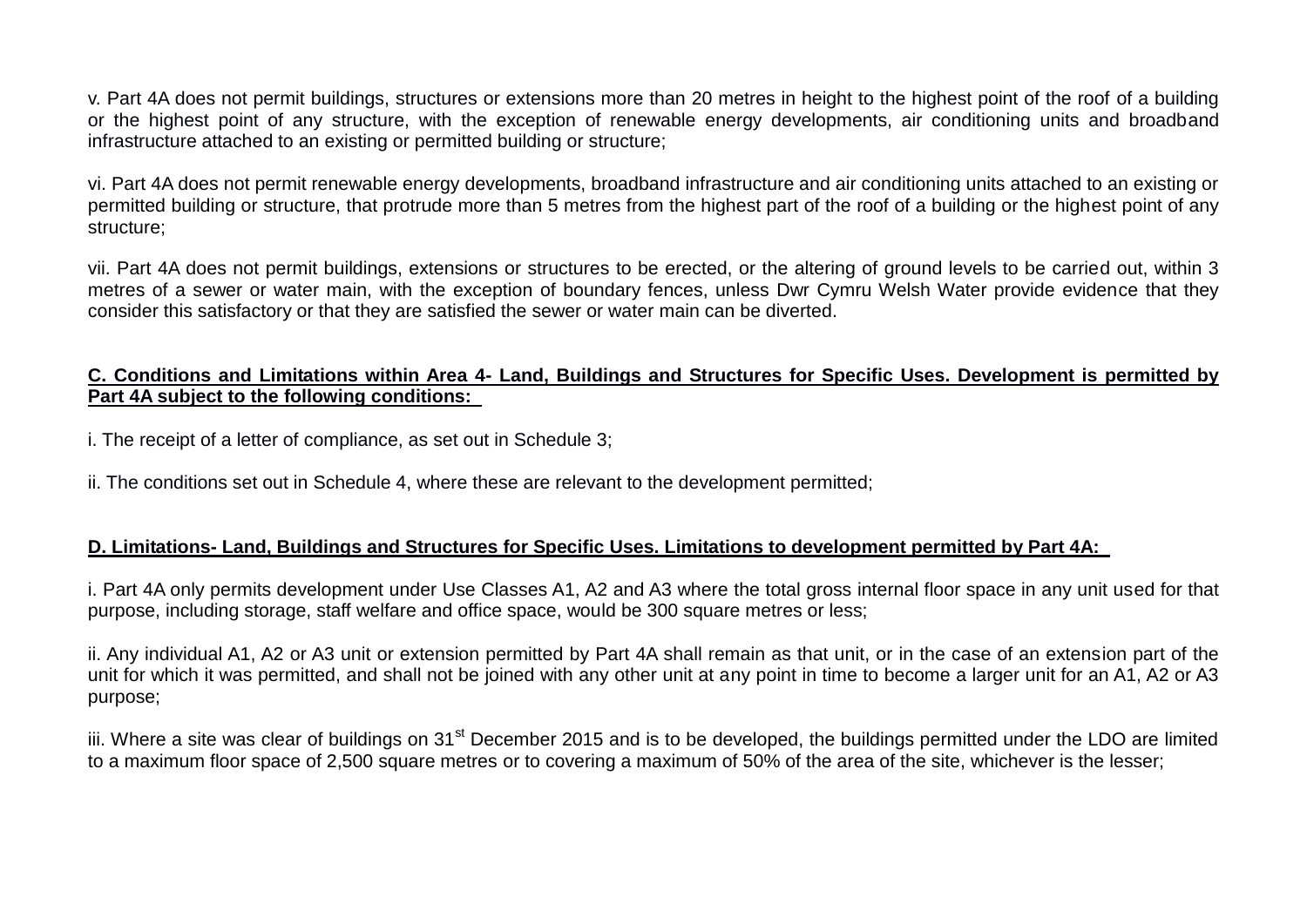iv. Where a site contained buildings on 31<sup>st</sup> December 2015, the total area of any redevelopment, new buildings or extensions permitted under the LDO is limited to a maximum floor space of the floorspace existing on that date plus 2,500 square metres or 150% of the size of the total footprint of the existing buildings on that date, whichever is the lesser.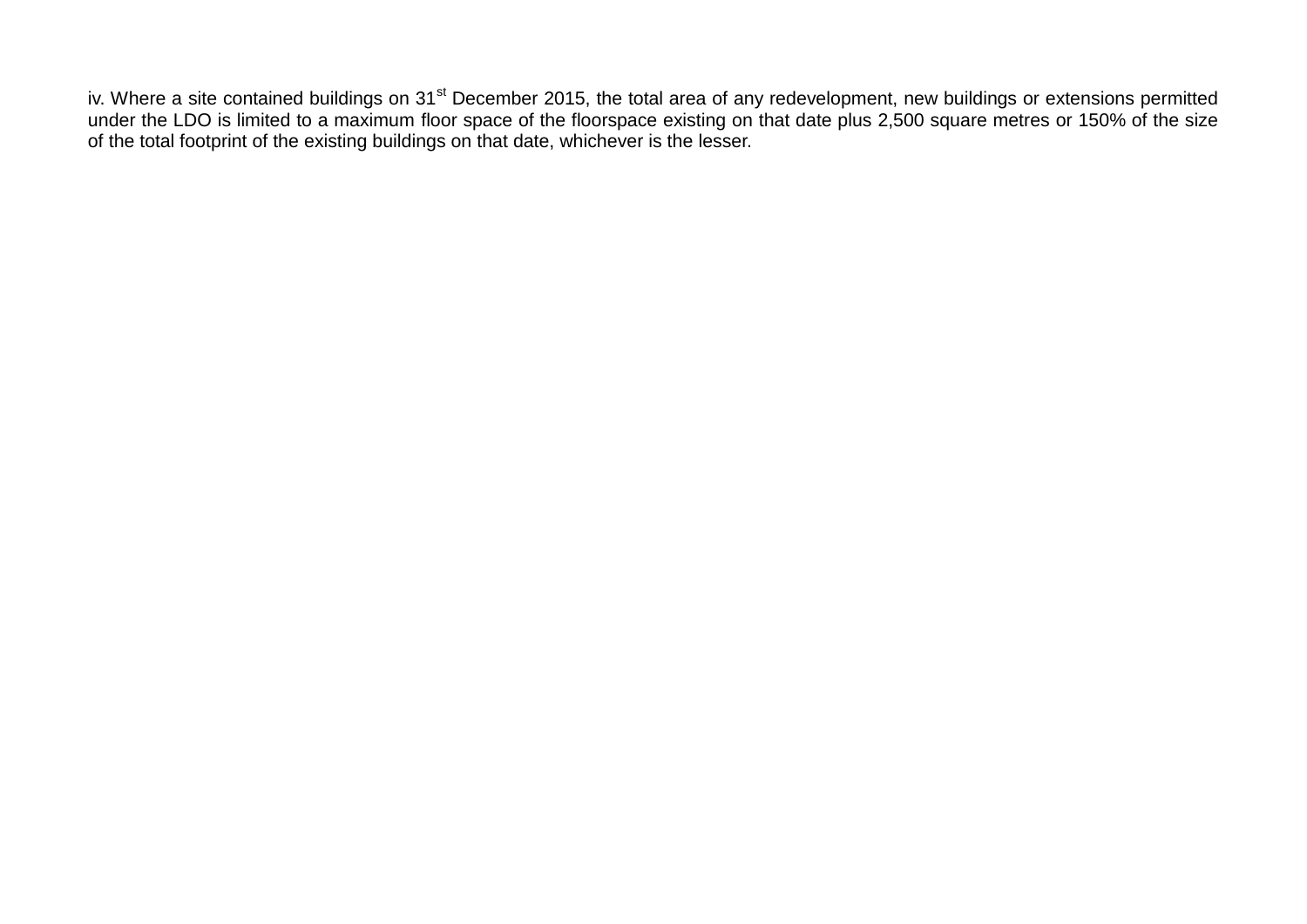## **E. Permitted Development within Area 4- Alterations to Existing Buildings and Structures, External Works and Provision of Shelters**

i. Alterations to existing buildings and structures that do not increase the volume of the building or structure;

ii. External works;

iii. The provision of shelters.

#### **F. Development Not Permitted within Area 4- Alterations to Existing Buildings and Structures, External Works and Provision of Shelters**

i. Development is not permitted by Part 4E unless the site is considered to have low potential for containing a bat roost or the works are considered to have a low potential of impacting on bats, or a satisfactory bat survey has been received;

ii. Part 4E does not permit any development which results in the increase in height of an existing building or structure, with the exception of renewable energy developments, air conditioning units and broadband infrastructure;

iii. Part 4E does not permit renewable energy developments, broadband infrastructure and air conditioning units attached to an existing or permitted building or structure, that protrude more than 5 metres from the highest part of the roof of a building or the highest point of any structure.

iv. Part 4E does not permit shelters more than 3 metres in height or more than 25 square metres in footprint;

v. Part 4E does not permit structures or engineering operations that constitute external works where they are more than 3 metres in height to the highest point from the existing ground level, with the exception of broadband infrastructure;

vi. Part 4E does not permit structures or shelters to be erected, or the altering of ground levels to be carried out, within 3 metres of a sewer or water main, with the exception of boundary fences, unless Dwr Cymru Welsh Water provide evidence that they consider this satisfactory or that they are satisfied the sewer or water main can be diverted.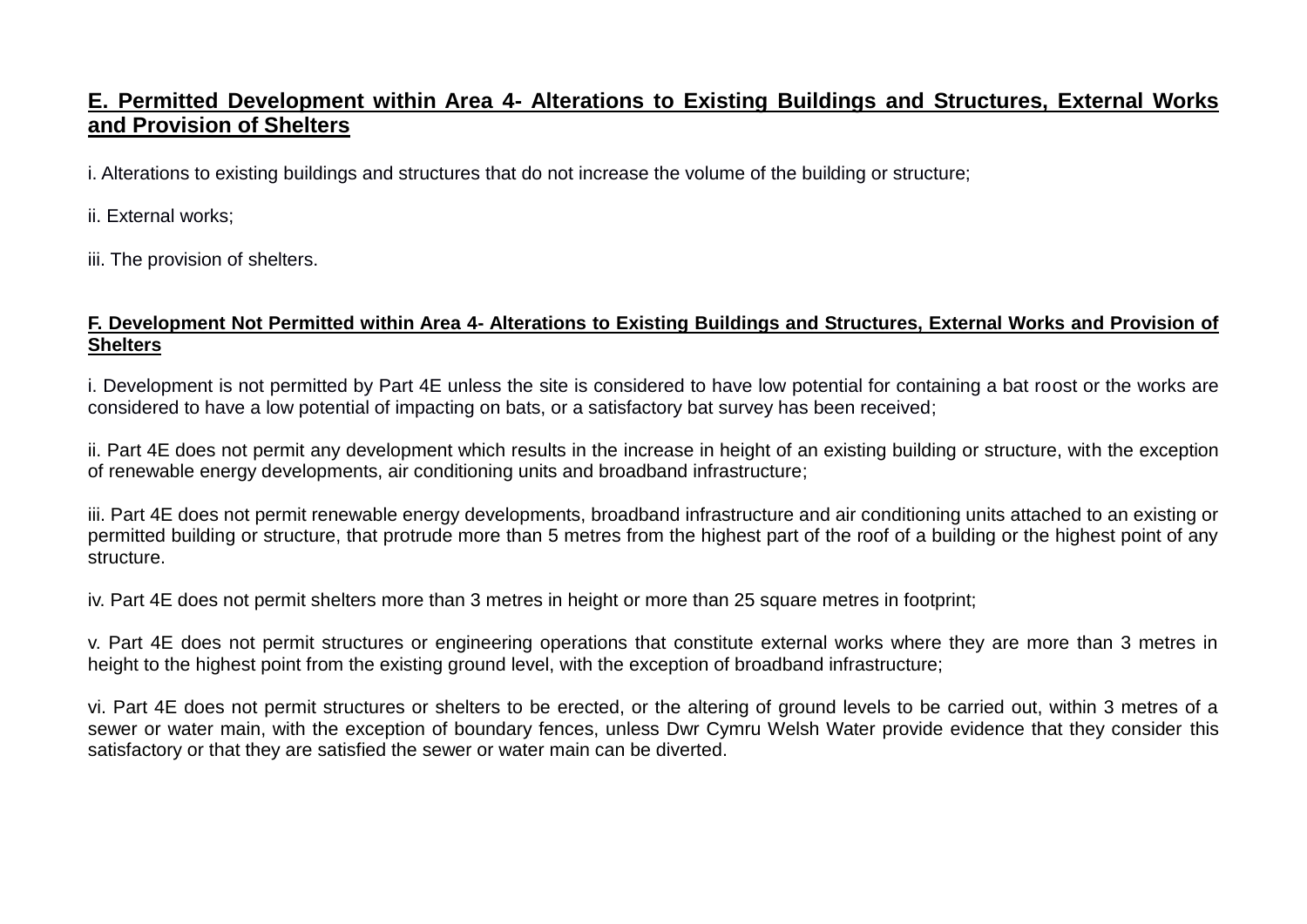#### **G. Conditions and Limitations within Area 4- Alterations to Existing Buildings and Structures, External Works and Provision of Shelters. Development is permitted by Part 4E subject to the following conditions:**

i. The receipt of a letter of compliance, as set out in Schedule 3;

- ii. The conditions set out in Schedule 4, where these are relevant to the development permitted;
- iii. All developments must be incidental or ancillary to the permitted use of the land.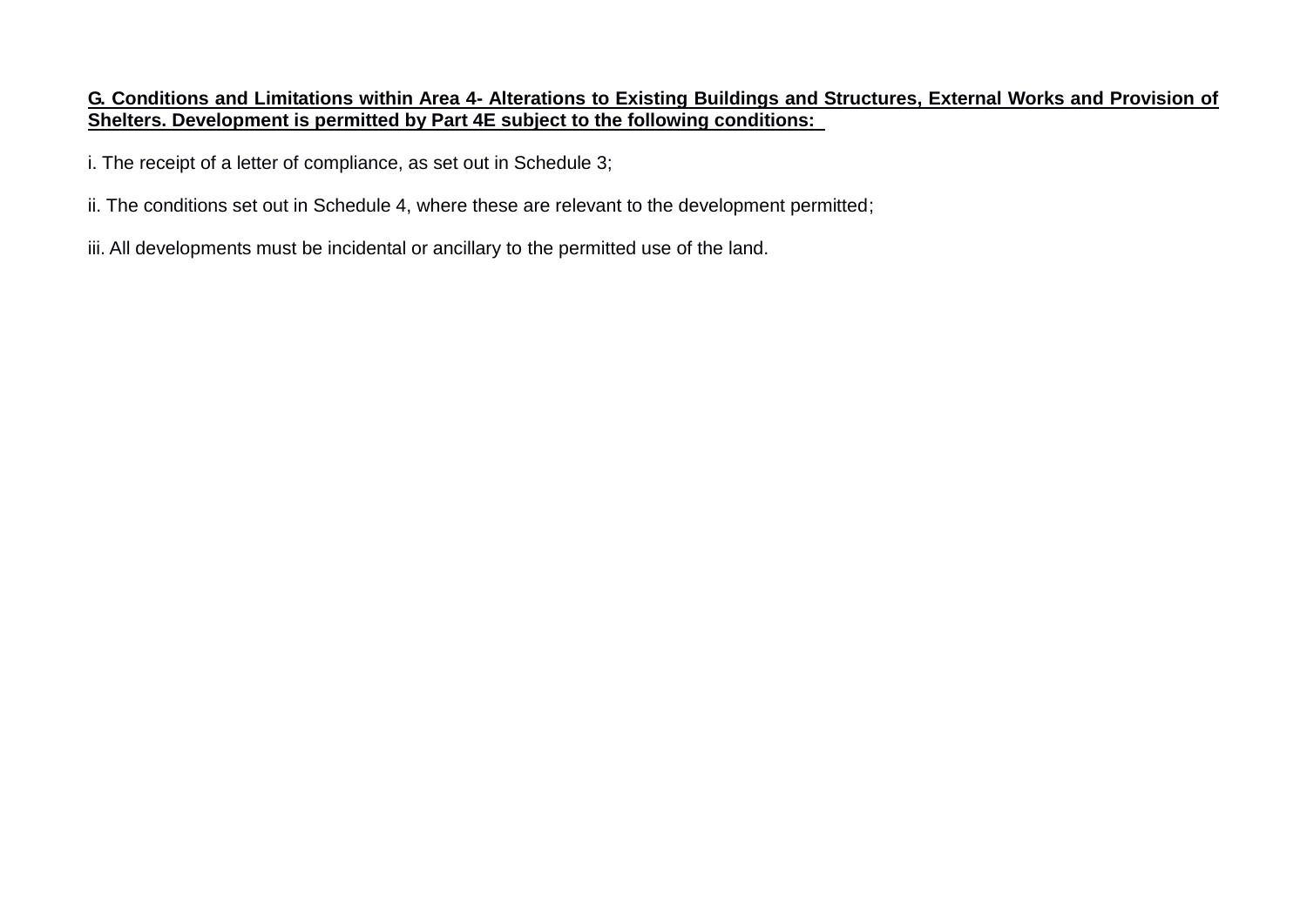## **H. Permitted development with Area 4- Change of Use of Existing Retail Uses to another Retail Use:**

i. The changes of use of land, buildings and structures from any existing A1, A2 or A3 use as defined by the Town and Country Planning (Use Classes) Order 1987 (as amended) to any other use within Class A of that Order.

#### **I. Development Not Permitted within Area 4- Change of Use of Existing Retail Uses to another Retail Use:**

i. Any form of operational development is not permitted by Part 4H

#### **J. Conditions and Limitations within Area - Change of Use of Existing Retail Uses to another Retail Use. Development is permitted by Part 4I subject to the following conditions:**

i. The receipt of a letter of compliance, as set out in Schedule 3;

ii. The conditions set out in Schedule 4, where these are relevant to the development permitted.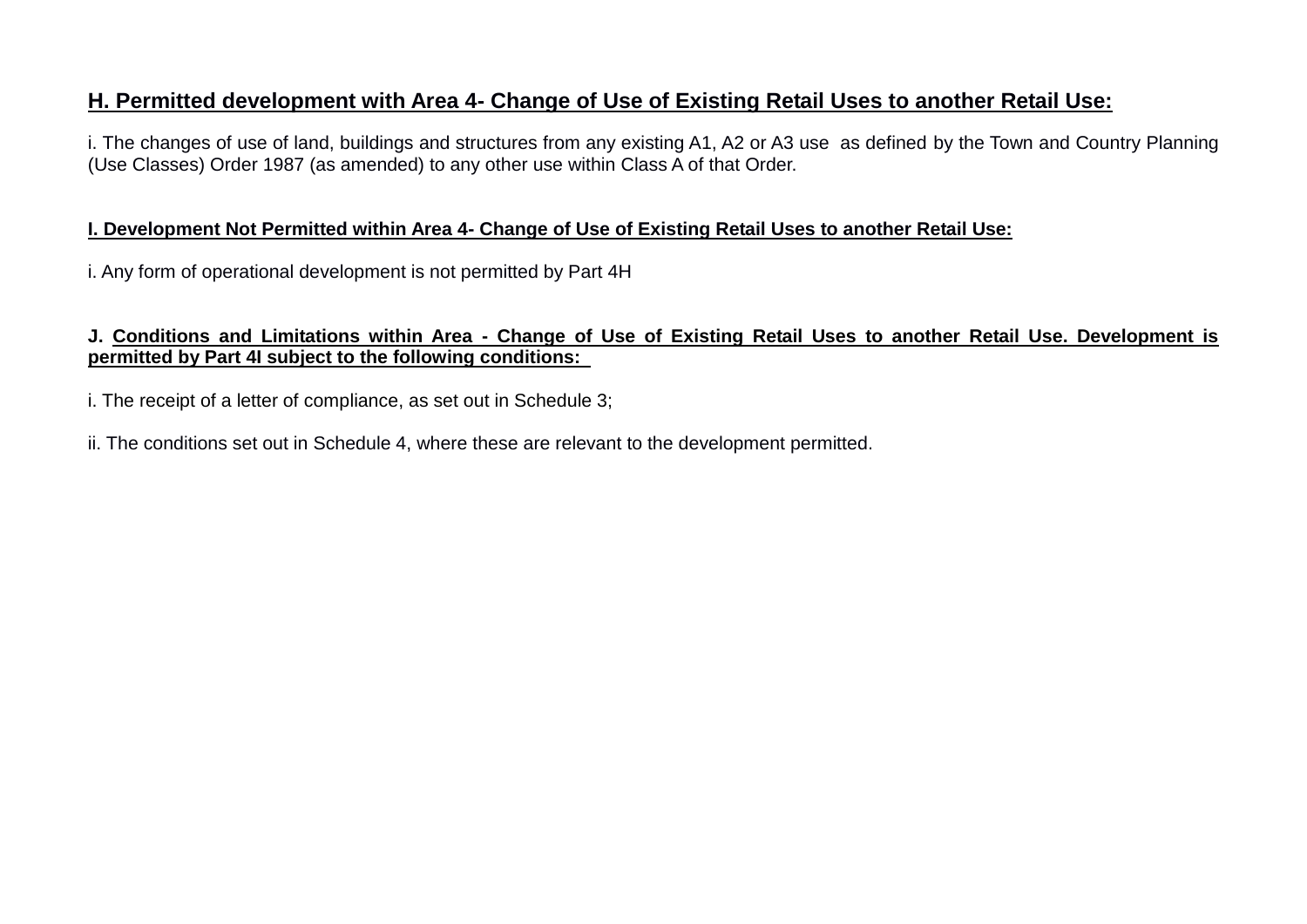# **Schedule 3- Letter of Compliance**

A. No development permitted by this Local Development Order (LDO) shall commence until:

i. An application form, plans and other documents have been received as set out in Schedule 8 to the LDO;

ii. A letter has been issued by the Local Planning Authority confirming the proposed development complies with Schedule 1 and 2 of the LDO; and

iii. The conditions set out in Schedule 4 have where relevant been discharged.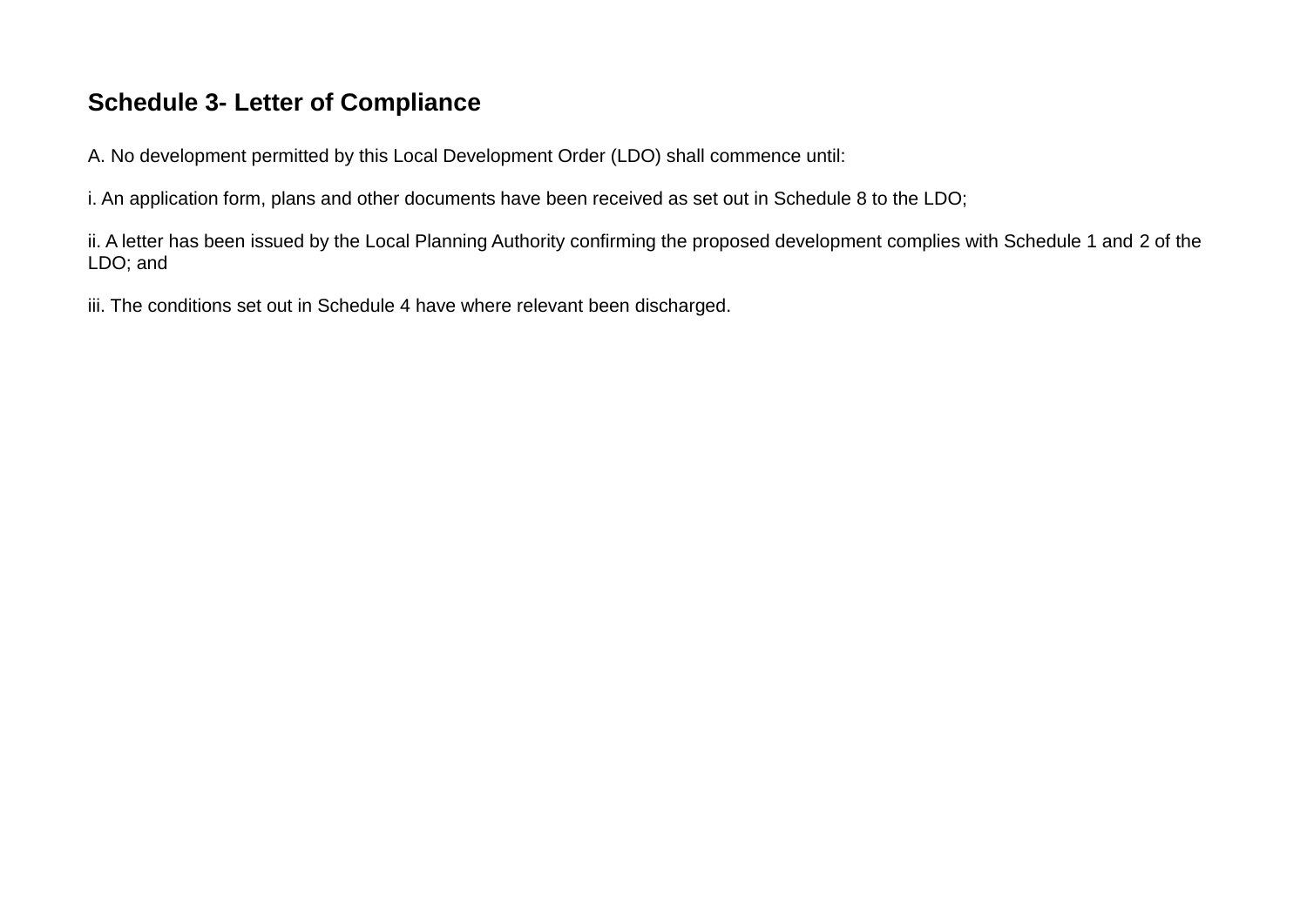# **Schedule 4- Conditions Schedule**

A. Where development is permitted by the LDO, it shall comply with the conditions as set out below.

| <b>Condition</b><br>no. | The developments<br>permitted by the<br><b>LDO that the</b><br>condition applies to                                                                                              | <b>Condition</b>                                                                                                                                                                                                                                                                                                                                                                                            | <b>Reason</b>                                                                                         |
|-------------------------|----------------------------------------------------------------------------------------------------------------------------------------------------------------------------------|-------------------------------------------------------------------------------------------------------------------------------------------------------------------------------------------------------------------------------------------------------------------------------------------------------------------------------------------------------------------------------------------------------------|-------------------------------------------------------------------------------------------------------|
| $\overline{1}$ .        | All development.                                                                                                                                                                 | The development shall be commenced before the expiration of five<br>years from the date of letter set out in Schedule 3.                                                                                                                                                                                                                                                                                    | Reason: To ensure there is<br>an appropriate time limit on<br>the implementation of a<br>development. |
| 2.                      | Development where<br>retaining walls are<br>proposed which are<br>over 1 metre high.                                                                                             | The development shall not be commenced until details and design<br>calculations of any retaining walls have been submitted to and<br>approved in writing by the Local Planning Authority. The<br>development shall be carried out in accordance with the approved<br>details.                                                                                                                               | Reason: In the interests of<br>public safety.                                                         |
| 3.                      | Development where<br>the means of access<br>is proposed to be<br>changed or the<br>existing access does<br>not meet the standard<br>required for the<br>development<br>proposed. | The development shall not be commenced until details of the<br>means of access, together with the vision splays, have been<br>submitted to and approved in writing by the Local Planning<br>Authority. The access and vision splays shall be provided in<br>accordance with the approved details prior to the development<br>being brought into beneficial use and shall be retained as such<br>thereafter. | Reason: In the interests of<br>highway safety.                                                        |
| 4.                      | Development where                                                                                                                                                                | The development shall not be commenced until details of a turning Reason: To ensure that                                                                                                                                                                                                                                                                                                                    |                                                                                                       |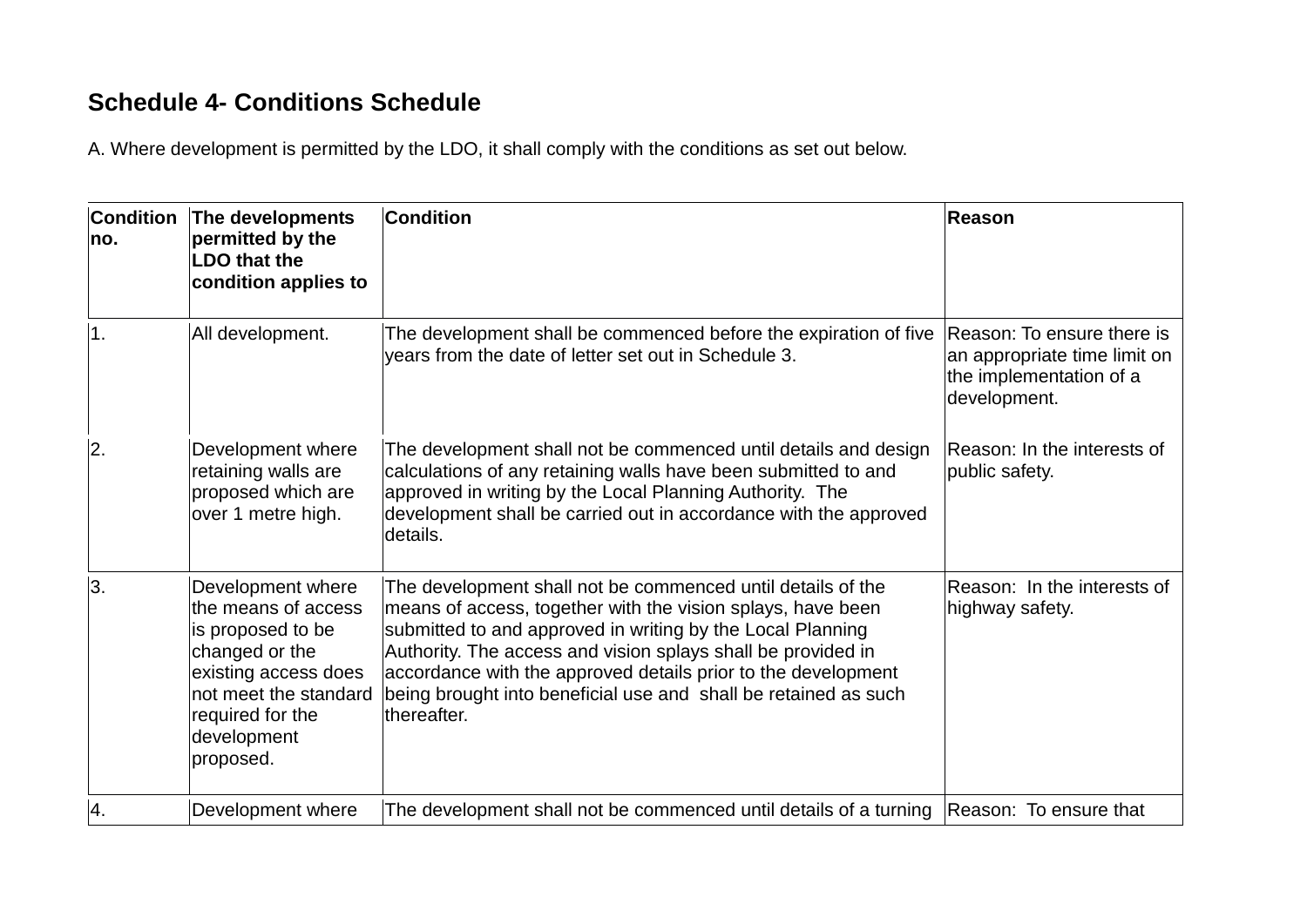|    | the turning space is<br>proposed to be<br>changed or the<br>existing access does<br>not meet the standard<br>required for the<br>development<br>proposed.       | space, to enable vehicles to enter and leave the site in a forward<br>gear, has been submitted to and approved in writing by the Local<br>Planning Authority. The turning space shall be provided in<br>accordance with the approved details prior to the development<br>being brought into beneficial use shall be retained as such<br>thereafter.                                                                                                                                                                                                                                                                                                                                                                                                                                                                                                                                                                                                                                                                                                                                    | adequate on site turning<br>facilities are provided in the<br>interests of highway safety. |
|----|-----------------------------------------------------------------------------------------------------------------------------------------------------------------|----------------------------------------------------------------------------------------------------------------------------------------------------------------------------------------------------------------------------------------------------------------------------------------------------------------------------------------------------------------------------------------------------------------------------------------------------------------------------------------------------------------------------------------------------------------------------------------------------------------------------------------------------------------------------------------------------------------------------------------------------------------------------------------------------------------------------------------------------------------------------------------------------------------------------------------------------------------------------------------------------------------------------------------------------------------------------------------|--------------------------------------------------------------------------------------------|
| 5. | Development of<br>vacant sites, the<br>complete<br>redevelopment of<br>sites, and<br>development where<br>existing landscaping is<br>proposed to be<br>removed. | The development shall not be brought into beneficial use until there Reason: To ensure that the<br>has been submitted to and approved in writing by the Local<br>Planning Authority a comprehensive scheme of landscaping, which<br>shall include indications of all existing trees (including spread and<br>species) and hedgerows on the land and details of any to be<br>retained together with measures for their protection during the<br>course of development. It is expected that the scheme will include<br>the retention of existing mature and structural landscaping. All<br>planting, seeding or turfing in the approved details of landscaping<br>shall be carried out in the first planting and seeding season<br>following beneficial use or completion of the development,<br>whichever is the sooner, and any trees or plants which within a<br>period of five years from the completion of the development die,<br>are removed or become seriously damaged or diseased shall be<br>replaced in the next planting season with others of similar size and<br>species. | new development will be<br>visually attractive.                                            |
| 6. | Development of<br>vacant sites, the<br>complete<br>redevelopment of<br>sites and<br>developments where<br>the existing storage                                  | The development shall not be commenced until details of the<br>proposed refuse storage and collection facilities have been<br>submitted to and approved in writing by the Local Planning<br>Authority. The facilities shall be provided in accordance with the<br>approved details prior to the development being brought into<br>beneficial use, and shall be retained thereafter.                                                                                                                                                                                                                                                                                                                                                                                                                                                                                                                                                                                                                                                                                                    | Reason: To ensure refuse<br>arising from the<br>development is<br>appropriately managed.   |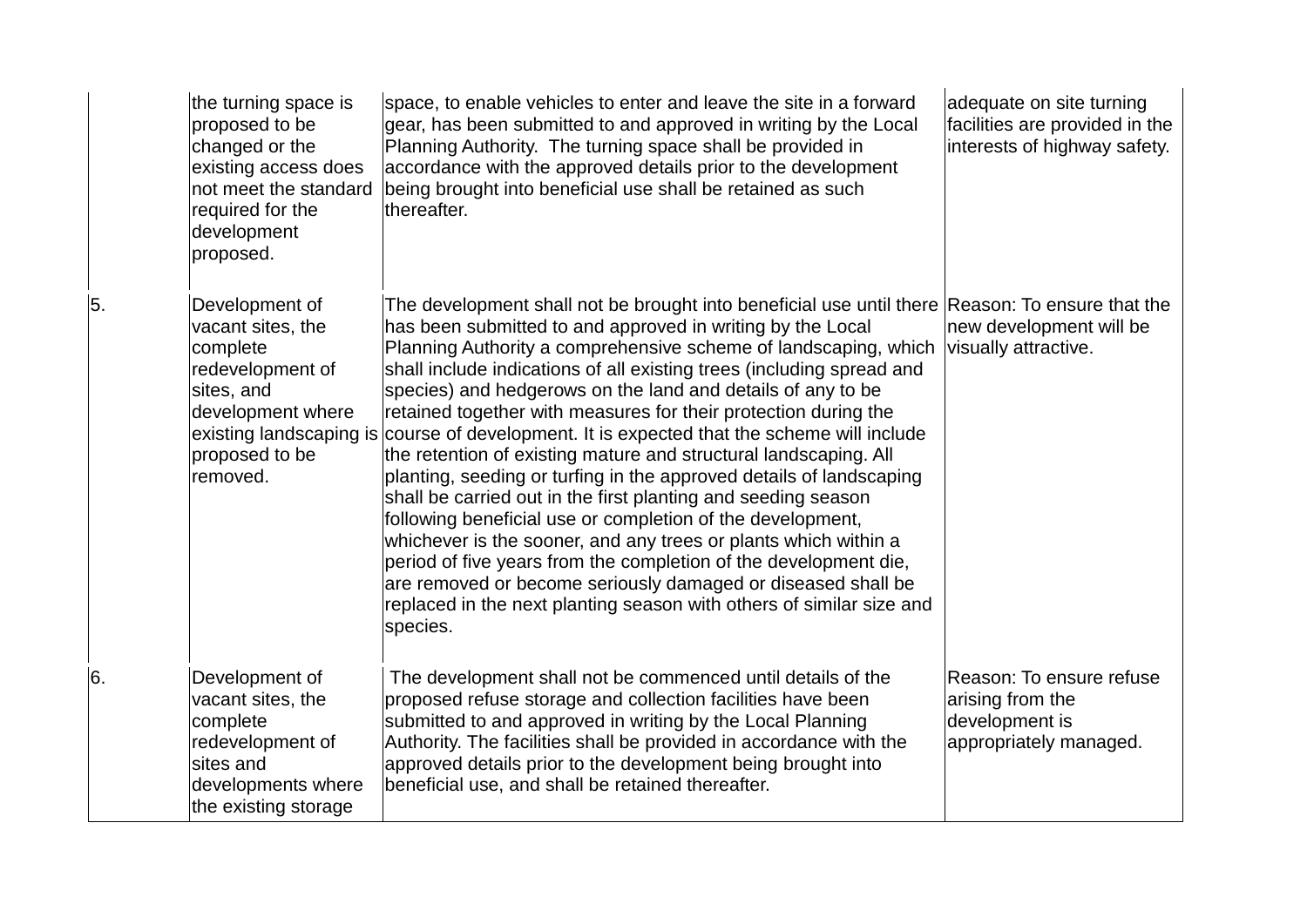|     | arrangements for<br>refuse will no longer<br>be there.                                     |                                                                                                                                                                                                                                                                                                                                                                                                                                                                                                                                                                                                                                                                                                                                  |                                                                                                         |
|-----|--------------------------------------------------------------------------------------------|----------------------------------------------------------------------------------------------------------------------------------------------------------------------------------------------------------------------------------------------------------------------------------------------------------------------------------------------------------------------------------------------------------------------------------------------------------------------------------------------------------------------------------------------------------------------------------------------------------------------------------------------------------------------------------------------------------------------------------|---------------------------------------------------------------------------------------------------------|
| 7.  | New buildings and<br>extensions, and<br>developments where<br>parking is to be<br>removed. | The development shall not be commenced until details of space to<br>be laid out within the site for vehicles to be parked and secure<br>cycle parking racks or cages have been submitted to and approved<br>in writing by the Local Planning Authority. The provision shall be in<br>accordance with the parking standards as set out in the<br>Supplementary Planning Guidance: "Delivering Design and<br>Placemaking: Access, Circulation, & Parking Requirements"<br>(March 2011). The parking shall be provided in accordance with<br>the approved details, prior to the development being brought into<br>beneficial use and shall not thereafter be used for any purpose<br>other than the parking of vehicles and cycles. | Reason: To ensure that<br>vehicles are parked off the<br>highway in the interests of<br>highway safety. |
| Ι8. | New buildings and<br>extensions.                                                           | The development shall not be commenced until drainage<br>arrangements have been submitted to and approved in writing by<br>the Local Planning Authority. The drainage works shall be provided<br>in accordance with the approved details prior to the development<br>being brought into beneficial use.                                                                                                                                                                                                                                                                                                                                                                                                                          | Reason: To ensure<br>adequate disposal of foul<br>and surface water.                                    |
| Ι9. | New buildings and<br>extensions.                                                           | The development shall not be commenced until a safe method of<br>pedestrian access has been submitted to and approved in writing<br>by the Local Planning Authority. The pedestrian access shall be<br>provided in accordance with the approved details.                                                                                                                                                                                                                                                                                                                                                                                                                                                                         | Reason: In the interests of<br>pedestrian safety.                                                       |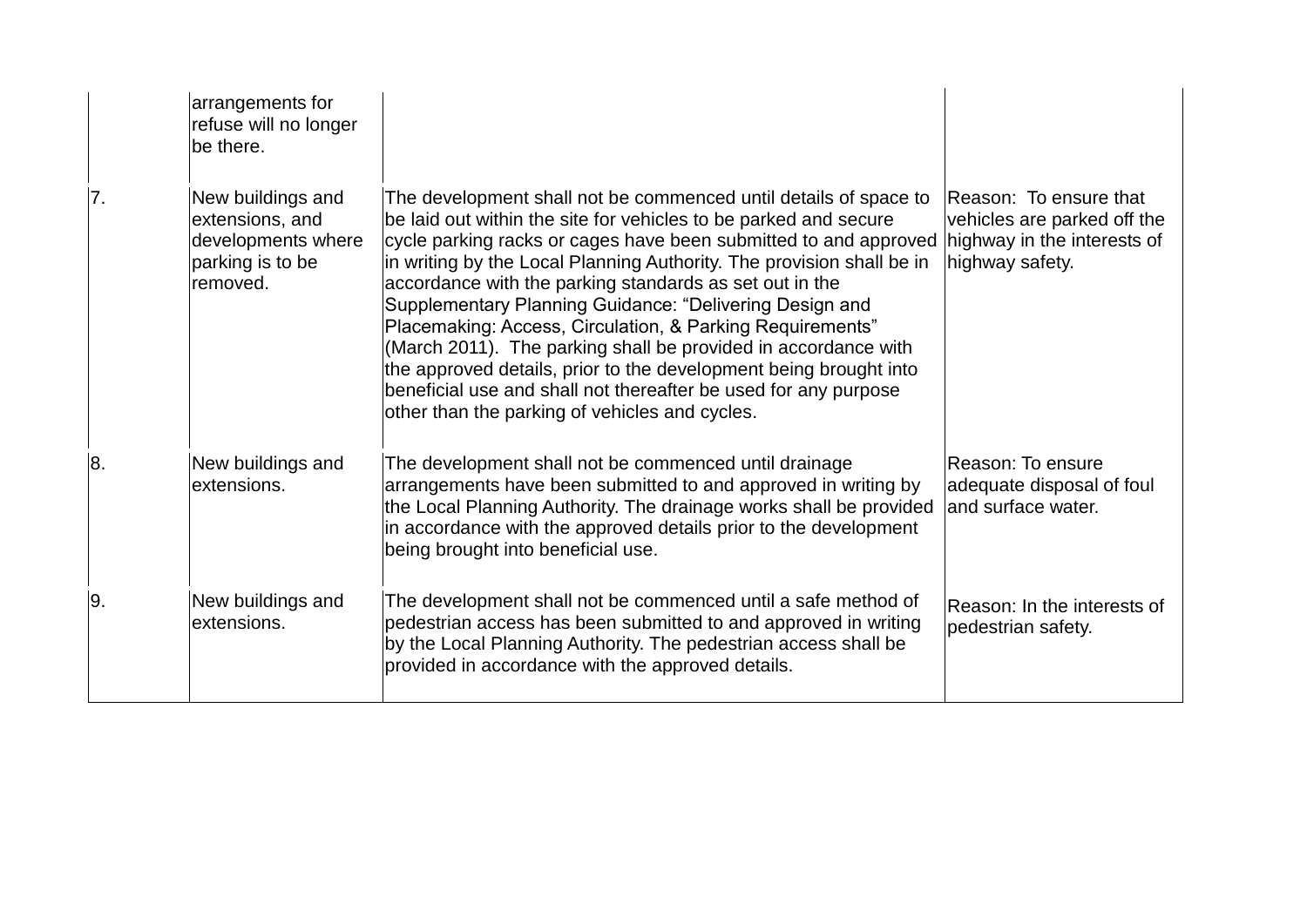| 10. | New buildings and<br>extensions.                                                                                                   | The development shall not be commenced until the materials to be<br>used in the construction of the external surfaces of the buildings<br>and external areas have been submitted to and approved in writing<br>by the Local Planning Authority. The development shall be carried<br>out in accordance with the approved details.                                                                                                                                                                                                                                                                                                                                                                                               | Reason: To ensure that the<br>external appearance of the<br>proposed development will<br>be in keeping with the<br>character of the area and<br>adjoining buildings. |
|-----|------------------------------------------------------------------------------------------------------------------------------------|--------------------------------------------------------------------------------------------------------------------------------------------------------------------------------------------------------------------------------------------------------------------------------------------------------------------------------------------------------------------------------------------------------------------------------------------------------------------------------------------------------------------------------------------------------------------------------------------------------------------------------------------------------------------------------------------------------------------------------|----------------------------------------------------------------------------------------------------------------------------------------------------------------------|
| 11. | New buildings and<br>extensions where the<br>site, or part of the site,<br>falls within a Coal<br>Mining High Risk<br>Area.        | The development shall not be commenced until a Coal Mining Risk<br>Report has been submitted to and approved in writing by the Local<br>Planning Authority. The report shall be sufficiently detailed to<br>establish if any ground precautions are necessary in relation to the<br>proposed development and the precautions that will be adopted in<br>the design and construction of the proposed development in order<br>to minimise any damage which might arise as a result of ground<br>condition. The development shall be carried out in accordance with<br>the approved details.                                                                                                                                      | Reason: The site may be<br>unstable due to past coal<br>mining activity and as such<br>a report is required to<br>ensure satisfactory<br>precautions are taken.      |
| 12. | New buildings and<br>extensions where the<br>site has been<br>identified as<br>potentially<br>contaminated due to<br>its past use. | The development shall not be commenced until a scheme to deal<br>with contamination has been submitted to and approved in writing<br>by the Local Planning Authority. The scheme shall include all of the<br>following measures:<br>A desk-top study to identify and evaluate all potential sources and<br>impacts of contamination relevant to the site. The desk top study<br>should contain a conceptual site model;<br>A site investigation shall be carried out to fully and effectively<br>characterise the nature and extent of any contamination and its<br>implications. The site investigation shall not be commenced until a<br>desk-top study has been agreed in writing with the Local Planning<br>Authority; and | Reason: To ensure<br>satisfactory measures are<br>taken to address any<br>contamination, in the<br>interest of health and safety<br>and environmental amenity.       |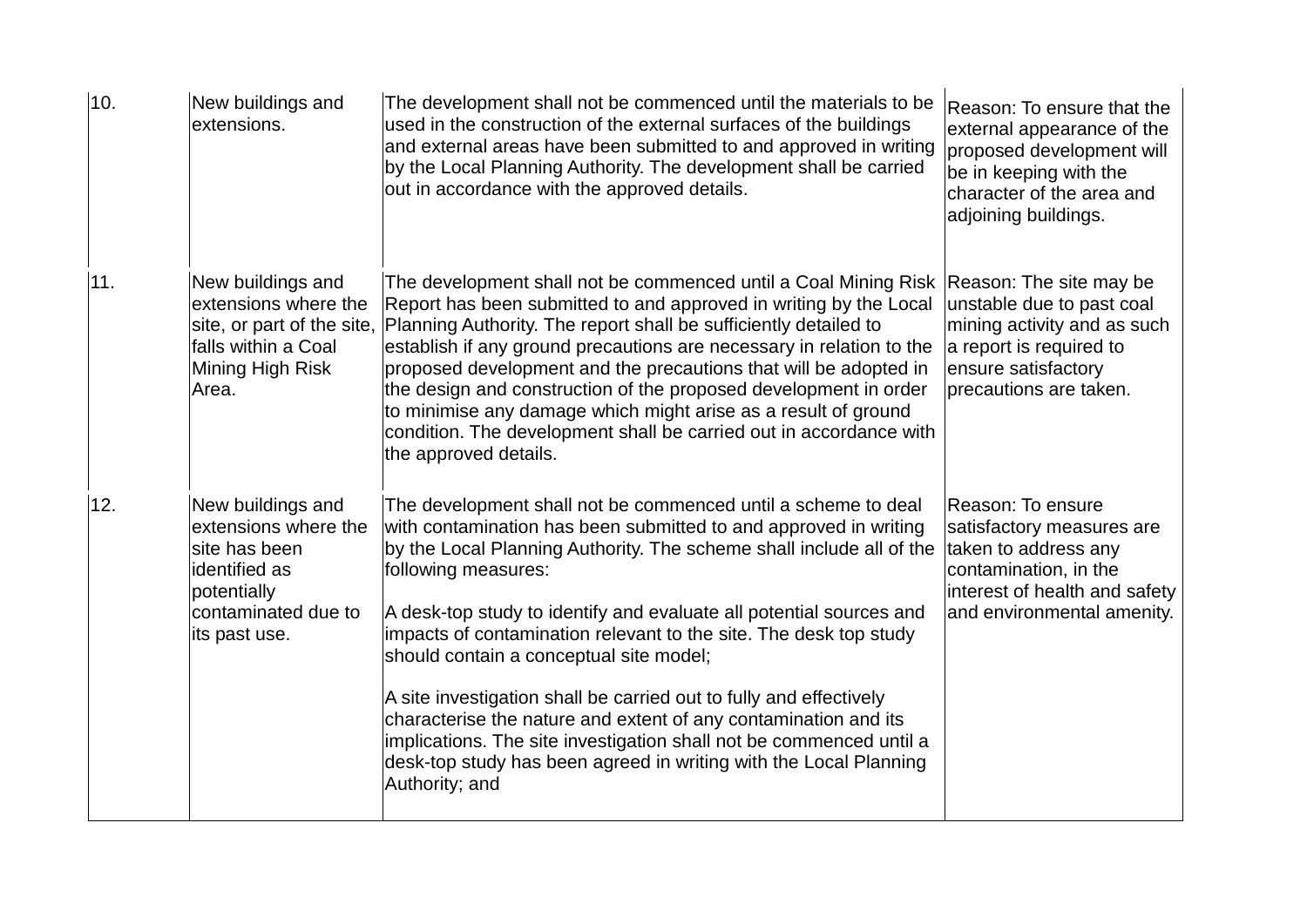|     |                                              | A written method statement for the remediation of contamination<br>affecting the site.                                                                                                                                                                                                                                                                                                                                                                                                                                        |                                                                                                                                                                |
|-----|----------------------------------------------|-------------------------------------------------------------------------------------------------------------------------------------------------------------------------------------------------------------------------------------------------------------------------------------------------------------------------------------------------------------------------------------------------------------------------------------------------------------------------------------------------------------------------------|----------------------------------------------------------------------------------------------------------------------------------------------------------------|
| 13. | Sites where condition<br>12 is relevant.     | The development shall not be brought into beneficial use until the<br>measures approved in the scheme approved in condition 12 have<br>been implemented and a suitable validation report of the proposed<br>scheme has been submitted to and approved in writing by the<br>Local Planning Authority.                                                                                                                                                                                                                          | Reason: To ensure<br>satisfactory measures are<br>taken to address any<br>contamination, in the<br>interest of health and safety<br>and environmental amenity. |
| 14. | Sites where condition<br>12 is relevant.     | If during development works any contamination is encountered<br>which was not previously identified and is derived from a different<br>source and/or of a different type to those included in the<br>contamination proposals in condition 12, then work shall cease and<br>revised contamination proposals shall be submitted to and<br>approved in writing by the Local Planning Authority prior to the<br>development re-commencing. The development shall be re-<br>commenced in accordance with the new approved details. | Reason: To ensure<br>satisfactory measures are<br>taken to address any<br>contamination, in the<br>interest of health and safety<br>and environmental amenity. |
| 15. | Sites where condition<br>12 is relevant.     | Piling or any other foundation designs using penetrative methods<br>shall only be permitted where it has been demonstrated that there<br>is no resultant unacceptable risk to groundwater, and where a<br>scheme for this has been submitted to and approved in writing by<br>the Local Planning Authority. The development shall be carried out<br>in accordance with the approved details                                                                                                                                   | Reason: There is an<br>increased potential for<br>pollution of controlled<br>waters from inappropriate<br>methods of piling.                                   |
| 16. | New buildings which<br>are within the C1 and | The development shall not be commenced until details of the<br>finished ground floor level is submitted to and approved in writing                                                                                                                                                                                                                                                                                                                                                                                            | Reason: To ensure that the<br>floor levels of any proposed                                                                                                     |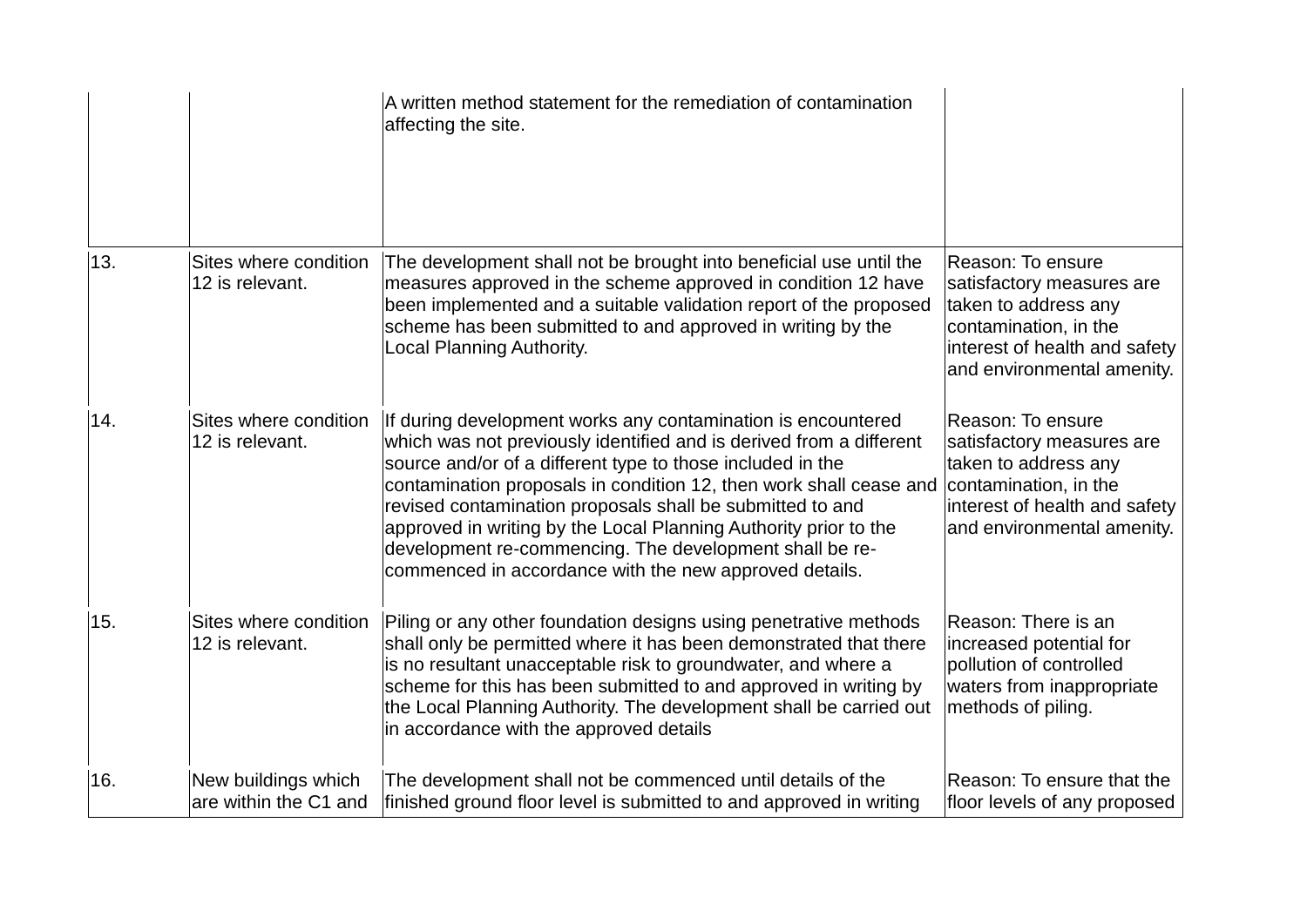|     | C <sub>2</sub> zones on the<br><b>Welsh Government's</b><br><b>Development Advice</b><br>Map.                                                                                                           | by the Local Planning Authority. The development shall be carried<br>out in accordance with the approved details.                                                                                                                                                                                                                 | buildings are above the<br>flood level.                                                                      |
|-----|---------------------------------------------------------------------------------------------------------------------------------------------------------------------------------------------------------|-----------------------------------------------------------------------------------------------------------------------------------------------------------------------------------------------------------------------------------------------------------------------------------------------------------------------------------|--------------------------------------------------------------------------------------------------------------|
| 17. | New buildings and<br>extensions which are<br>over 250 square<br>metres in floor space<br>and are within the C1<br>and C2 zones on the<br><b>Welsh Government's</b><br><b>Development Advice</b><br>Map. | The development shall not be brought into beneficial use until a<br>flood emergency / flood evacuation plan has been submitted to and public safety.<br>approved in writing by the Local Planning Authority. The plan shall<br>be implemented in accordance with the approved details.                                            | Reason: In the interests of                                                                                  |
| 18. | New buildings and<br>extensions which are<br>over 250 square<br>metres in floor space.                                                                                                                  | The development shall not be brought into beneficial use until a<br>Travel Plan is submitted to and approved in writing by the Local<br>Planning Authority setting out how the development will contribute<br>to achieving a reduction in car journeys. The development shall<br>operate in accordance with the approved details. | Reason: To minimise the<br>impact that development<br>has on the traffic using the<br>local highway network. |
| 19. | 20 metres of the bank<br>of the River Taff<br>involving additional<br>external lighting.                                                                                                                | All development within The development shall not be commenced until details of external<br>lighting have been submitted to and approved in writing by the<br>Local Planning Authority. The development shall be carried out in<br>accordance with the approved details.                                                           | Reason: To minimise the<br>impact that the<br>development has on bats.                                       |
| 20. | All developments<br>where bats and<br>nesting birds are likely<br>to be affected                                                                                                                        | The development shall not be commenced until a Wildlife<br>Protection Plan for Construction has been submitted to and<br>approved in writing by the local planning authority. The plan shall<br>include:                                                                                                                          | Reason:<br>To afford protection to<br>animal and plant species,<br>particularly bats and birds.              |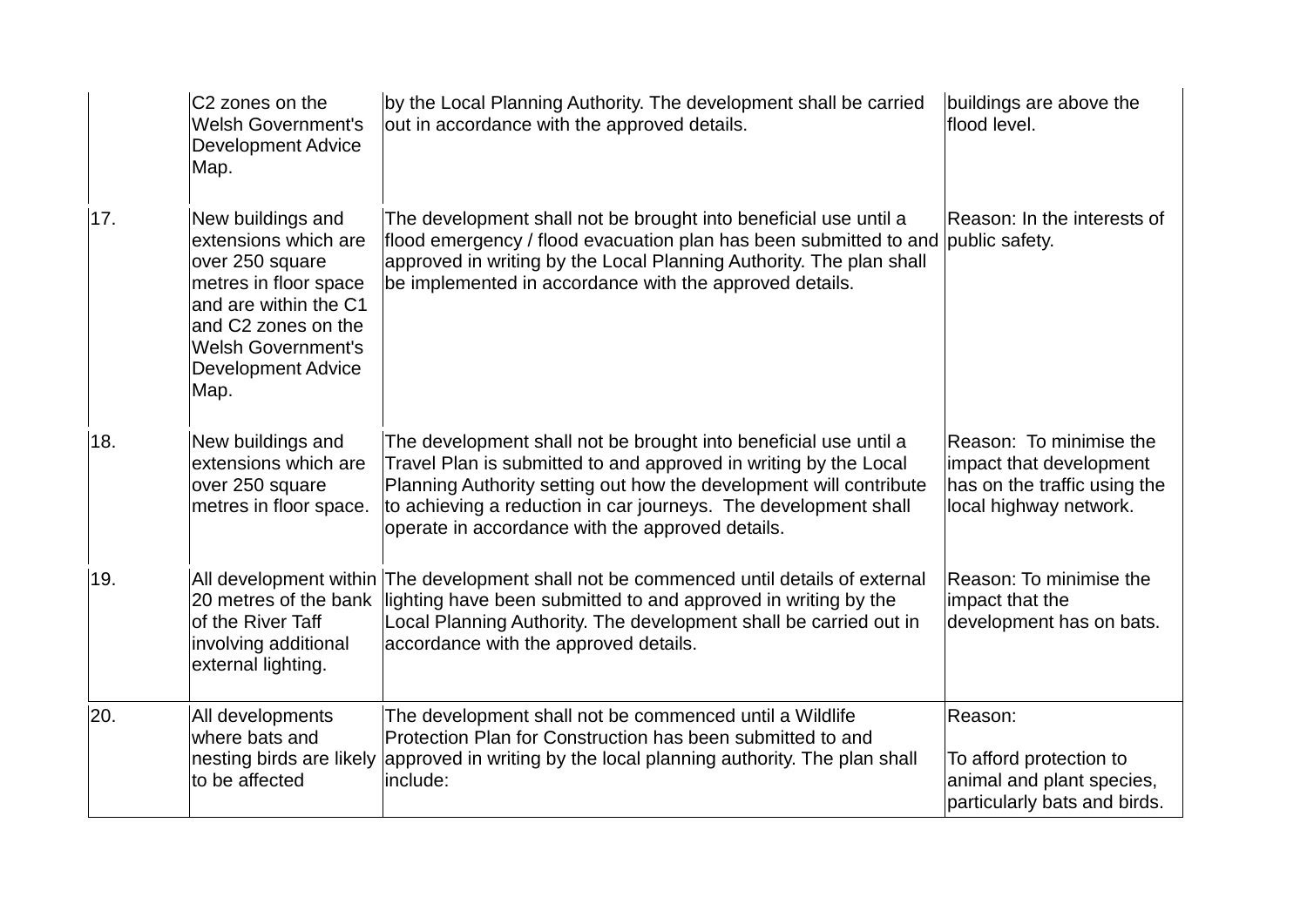| a. An appropriate scale plan showing 'Wildlife Protection Zones'<br>where construction activities are restricted and where protective<br>measures will be installed or implemented;<br>b. Details of protective measures (both physical measures and<br>sensitive working practices) to avoid impacts during construction;<br>c. A timetable to show phasing of construction activities to avoid<br>periods of the year when sensitive wildlife could be harmed (such<br>as nesting bird season).<br>d. Persons responsible for:                                            |
|-----------------------------------------------------------------------------------------------------------------------------------------------------------------------------------------------------------------------------------------------------------------------------------------------------------------------------------------------------------------------------------------------------------------------------------------------------------------------------------------------------------------------------------------------------------------------------|
| Compliance with legal consents relating to nature conservation;<br>Compliance with planning conditions relating to nature<br>conservation;<br>Installation of physical protection measures during construction;<br>Implementation of sensitive working practices during<br>construction;<br>Regular inspection and maintenance of physical protection<br>measures and monitoring of working practices during<br>construction;<br>Provision of training and information about the importance of<br>the 'Wildlife Protection Zones' to all construction personnel on<br>site. |
| All construction activities shall be implemented with the approved<br>details and timing of the plan.                                                                                                                                                                                                                                                                                                                                                                                                                                                                       |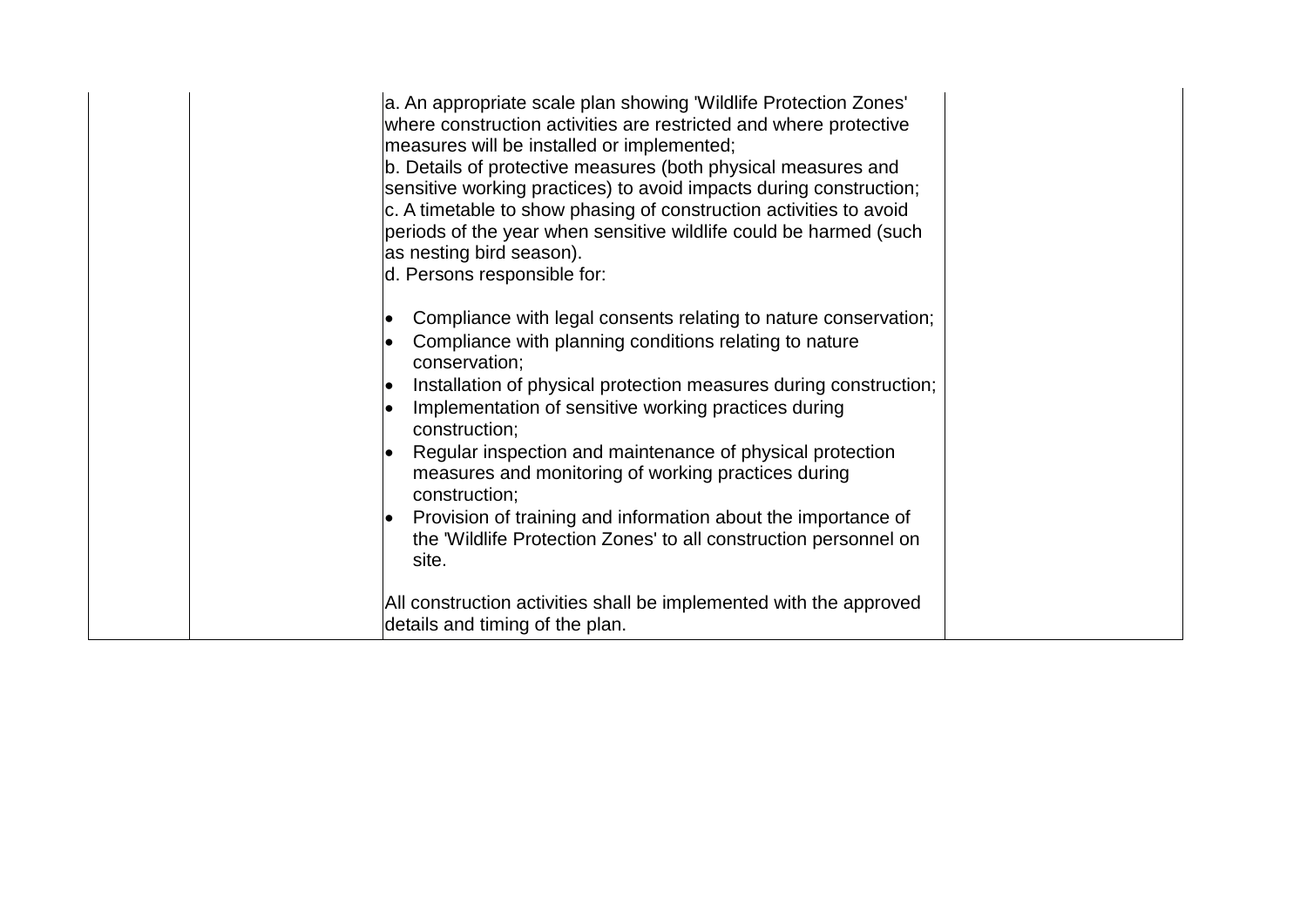# **Refiner The Bull** 医术  $\circ$

# **Schedule 5- Plan showing Gas Pipe and Railway Line**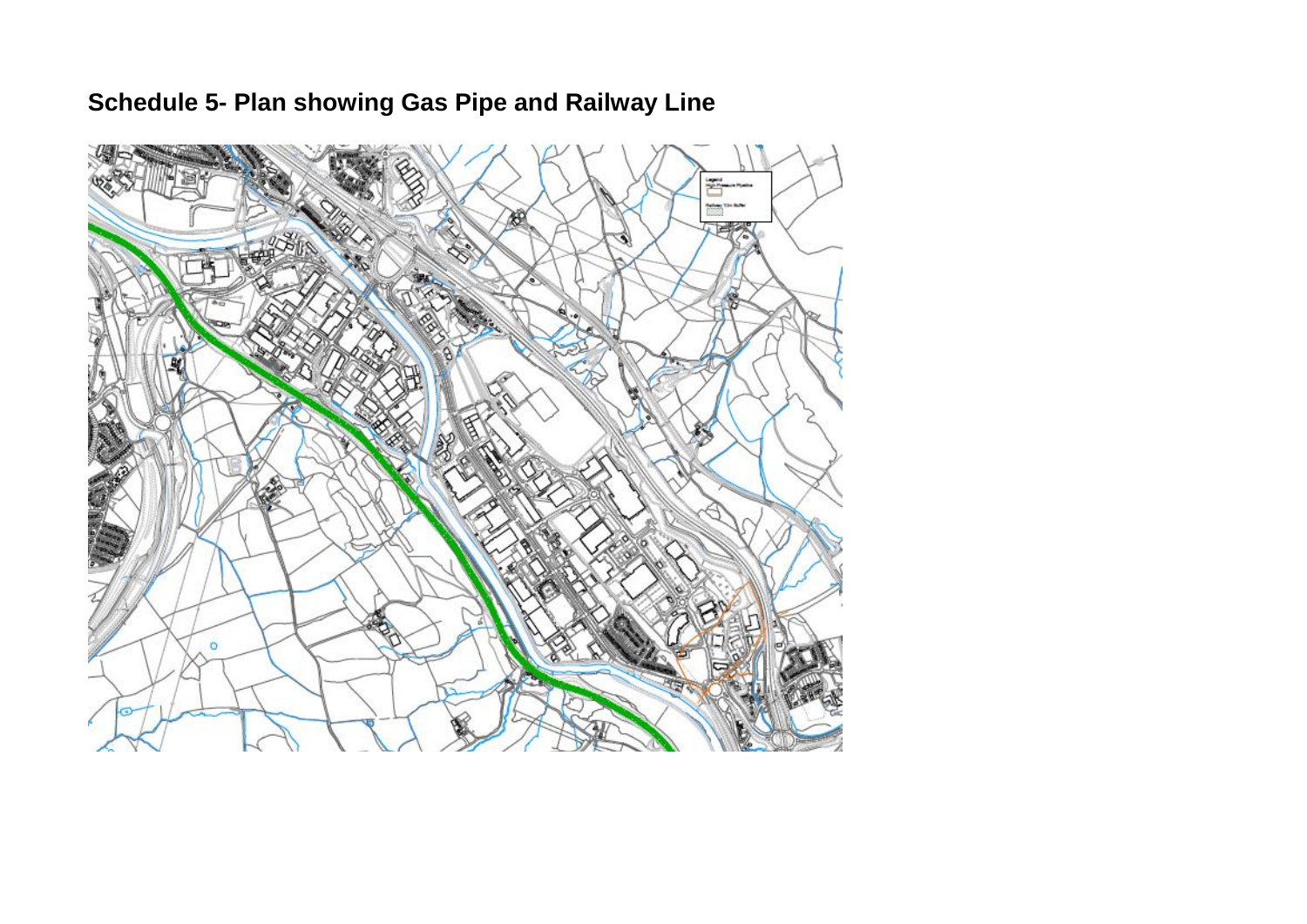# **Schedule 6- Area 2**

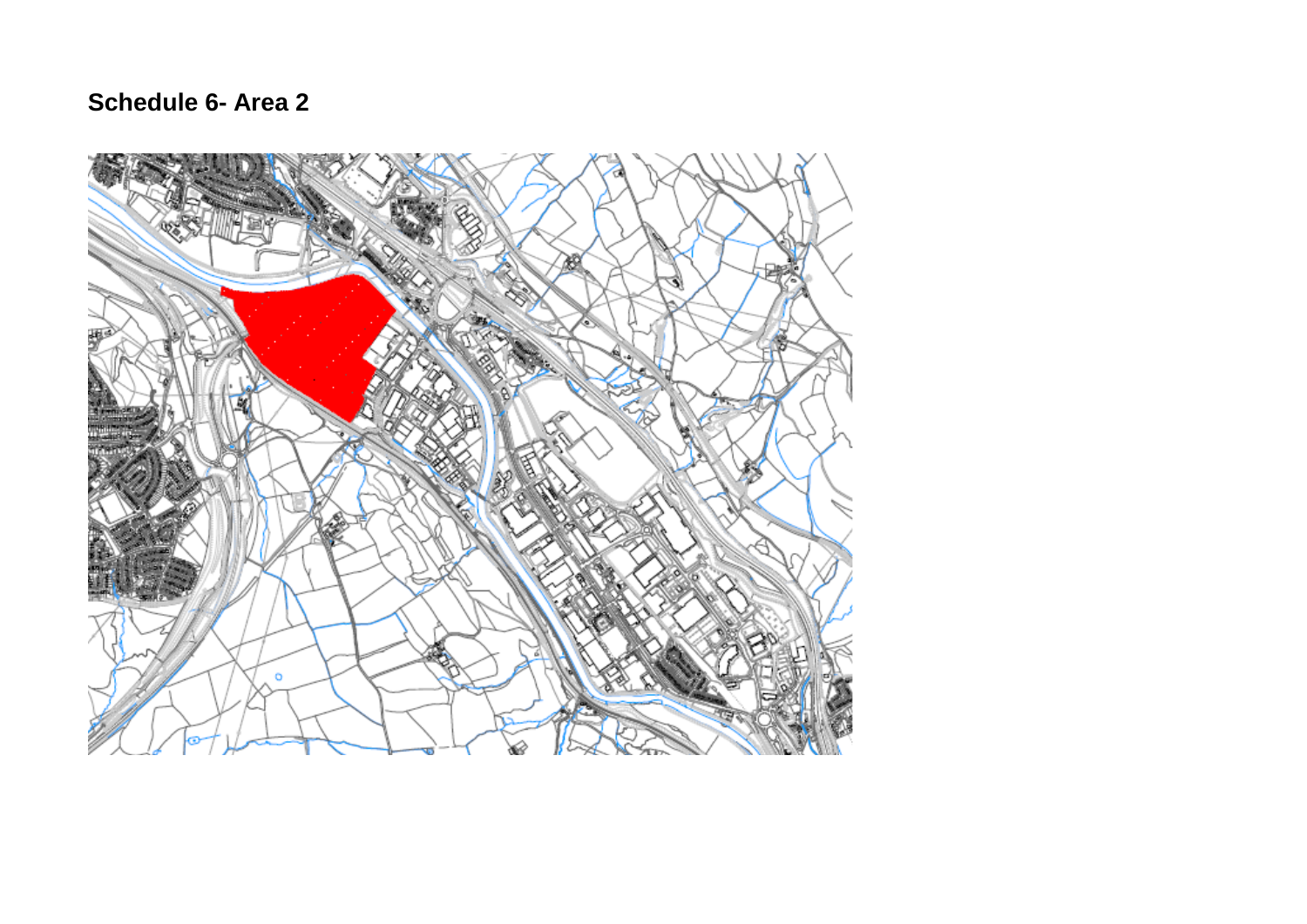# **Schedule 7- Area 4 (Retail Zone)**

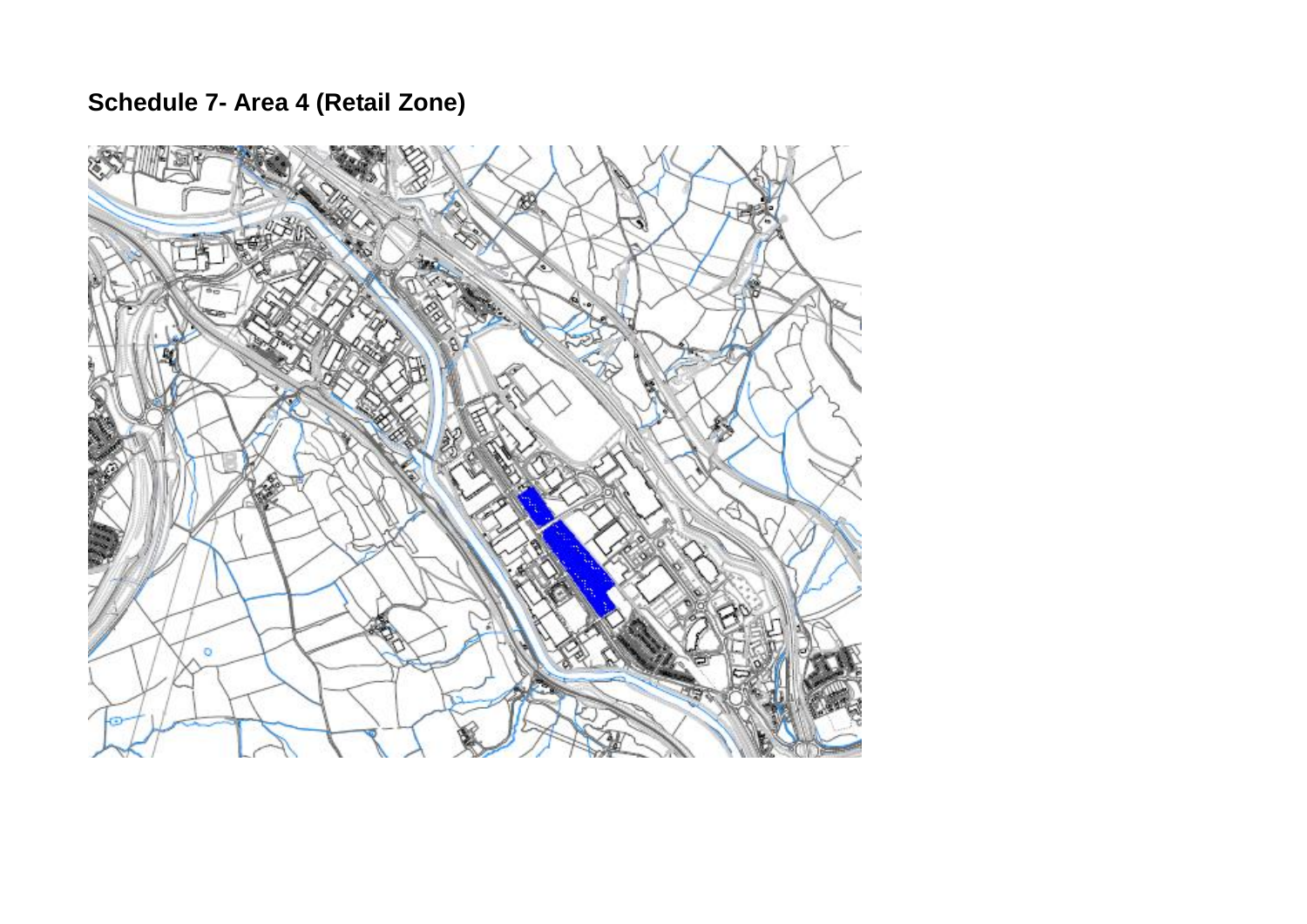# **Schedule 8- Application Form**

## **Rhondda Cynon Taf County Borough Council Application for a Determination of Compliance with Schedules 1 and 2 of the Treforest Industrial Estate and Parc Nantgarw Local Development Order**

| 1. Applicant Details |  |
|----------------------|--|
| Name:                |  |
| Address:             |  |
| Telephone Number:    |  |
| Email:               |  |
|                      |  |

| 2. Agent Details  |  |
|-------------------|--|
| Name:             |  |
| Address:          |  |
| Telephone Number: |  |
| Email:            |  |
|                   |  |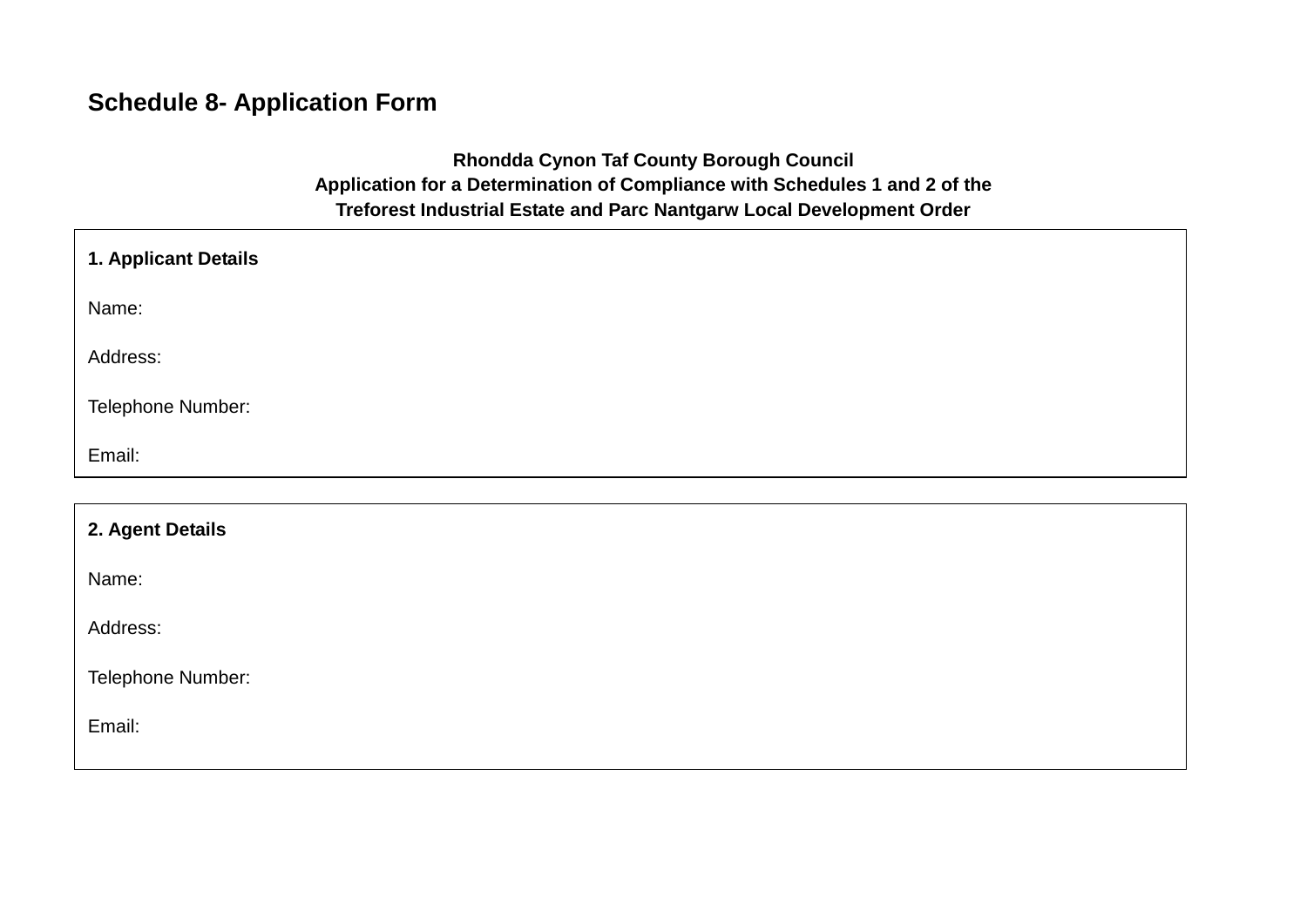#### **3. Description of the Proposal**

Description:

Is this development a (tick all that apply):

Change of use of an existing building or site?;

The redevelopment of a vacant site?;

A new building or structure?;

An extension to an existing building?;

Minor improvement works to an existing site or building?;

A new retail (A1, A2 or A3 use class) building?

#### **4. Site Address**

**5. Existing Use**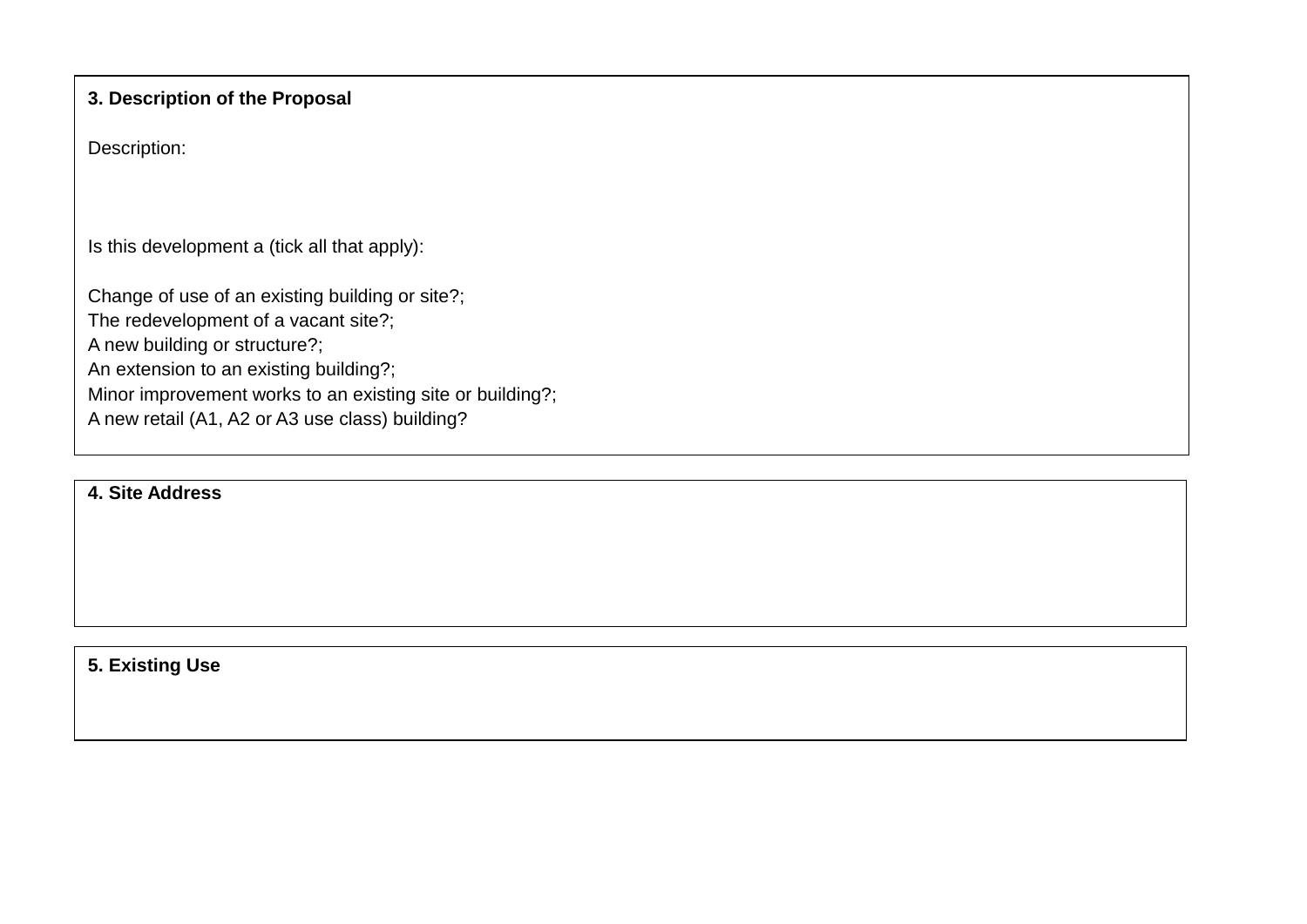| 6. Existing Buildings and Trees on the Site                                                                                                                                                                |                                       |
|------------------------------------------------------------------------------------------------------------------------------------------------------------------------------------------------------------|---------------------------------------|
| Are there any existing buildings on the site?                                                                                                                                                              | Yes/No (please delete as appropriate) |
| Approximate date when buildings were constructed:                                                                                                                                                          |                                       |
| Are any buildings proposed to be demolished as part of the proposal?                                                                                                                                       | Yes/No (please delete as appropriate) |
| Were there any buildings on the site that have been demolished?<br>Date of demolition:                                                                                                                     | Yes/No (please delete as appropriate) |
| Will the proposal involve re-roofing works?                                                                                                                                                                | Yes/No (please delete as appropriate) |
| Will the proposal involve cutting into an existing roof structure or the removing<br>of/alterations to an existing roof structure?                                                                         | Yes/No (please delete as appropriate) |
| Are there any mature trees on the site?                                                                                                                                                                    | Yes/No (please delete as appropriate) |
| Are there mature trees proposed to be felled, or works to mature trees as part<br>of the proposal?                                                                                                         | Yes/No (please delete as appropriate) |
| Are you aware if any bats (or evidence of bats) have been found in association Yes/No (please delete as appropriate)<br>with, or seen emerging from, any buildings, trees or other structures on the site? |                                       |
| Are any birds nesting on the site or known to use the site for nesting?                                                                                                                                    | Yes/No (please delete as appropriate) |

**7. Proposed Use**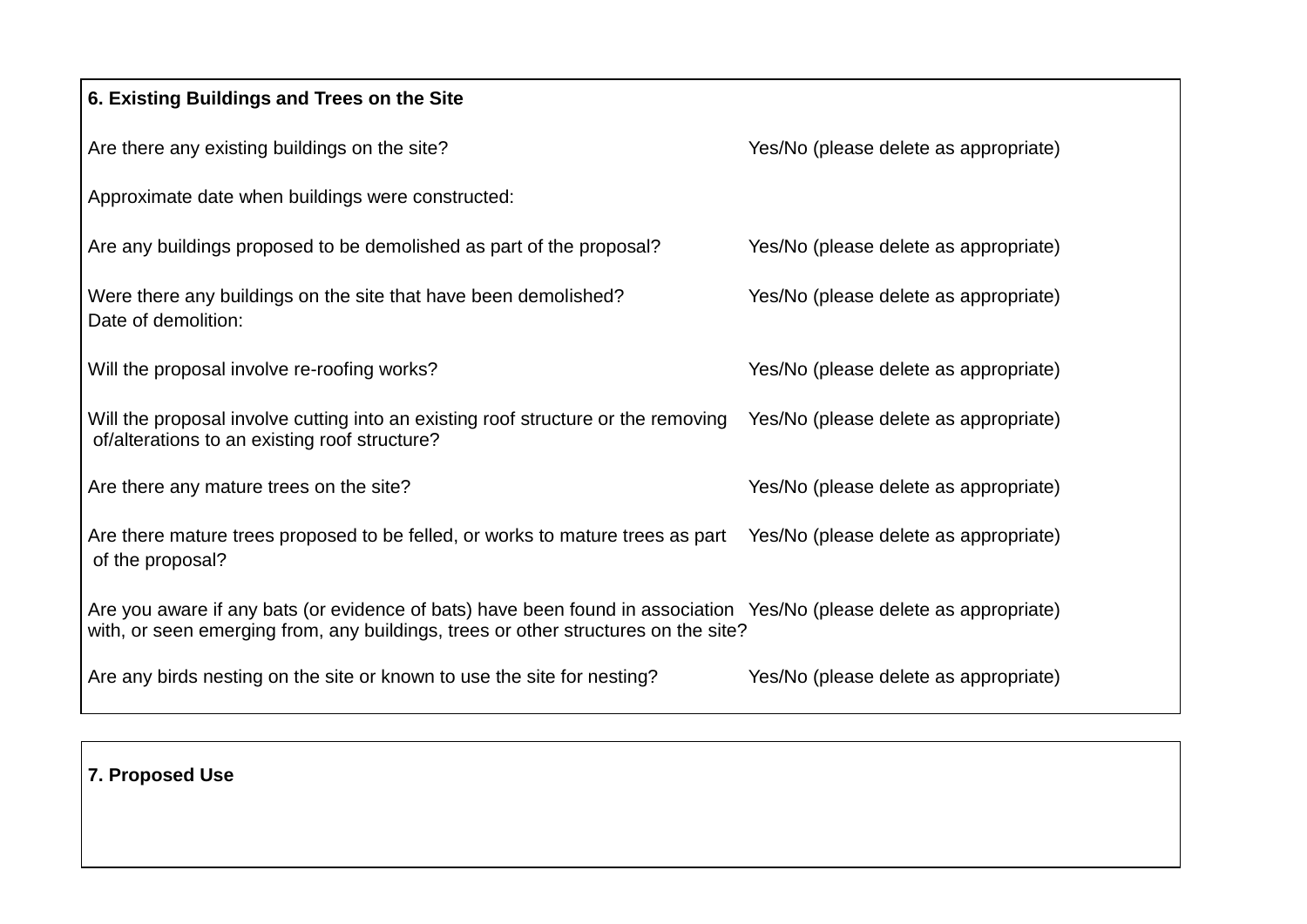| 8. Floor Space and Employment                                       |                                                                                           |                       |  |
|---------------------------------------------------------------------|-------------------------------------------------------------------------------------------|-----------------------|--|
| Existing gross internal floor space on the site (square metres):    |                                                                                           |                       |  |
|                                                                     | Gross internal floor space to be lost by demolition (square metres):                      |                       |  |
|                                                                     | Total gross internal floor space proposed on the site (square metres):                    |                       |  |
|                                                                     | Total gross internal floor space within an A1 use (including storage, office space, etc): |                       |  |
|                                                                     | Net additional gross internal floor space following development (square metres):          |                       |  |
| How many people are currently employed at the site?                 |                                                                                           |                       |  |
| Full time                                                           | Part Time:                                                                                | Full time equivalent: |  |
| How many people will be employed at the site following development? |                                                                                           |                       |  |
| Full time                                                           | Part Time:                                                                                | Full time equivalent: |  |
|                                                                     |                                                                                           |                       |  |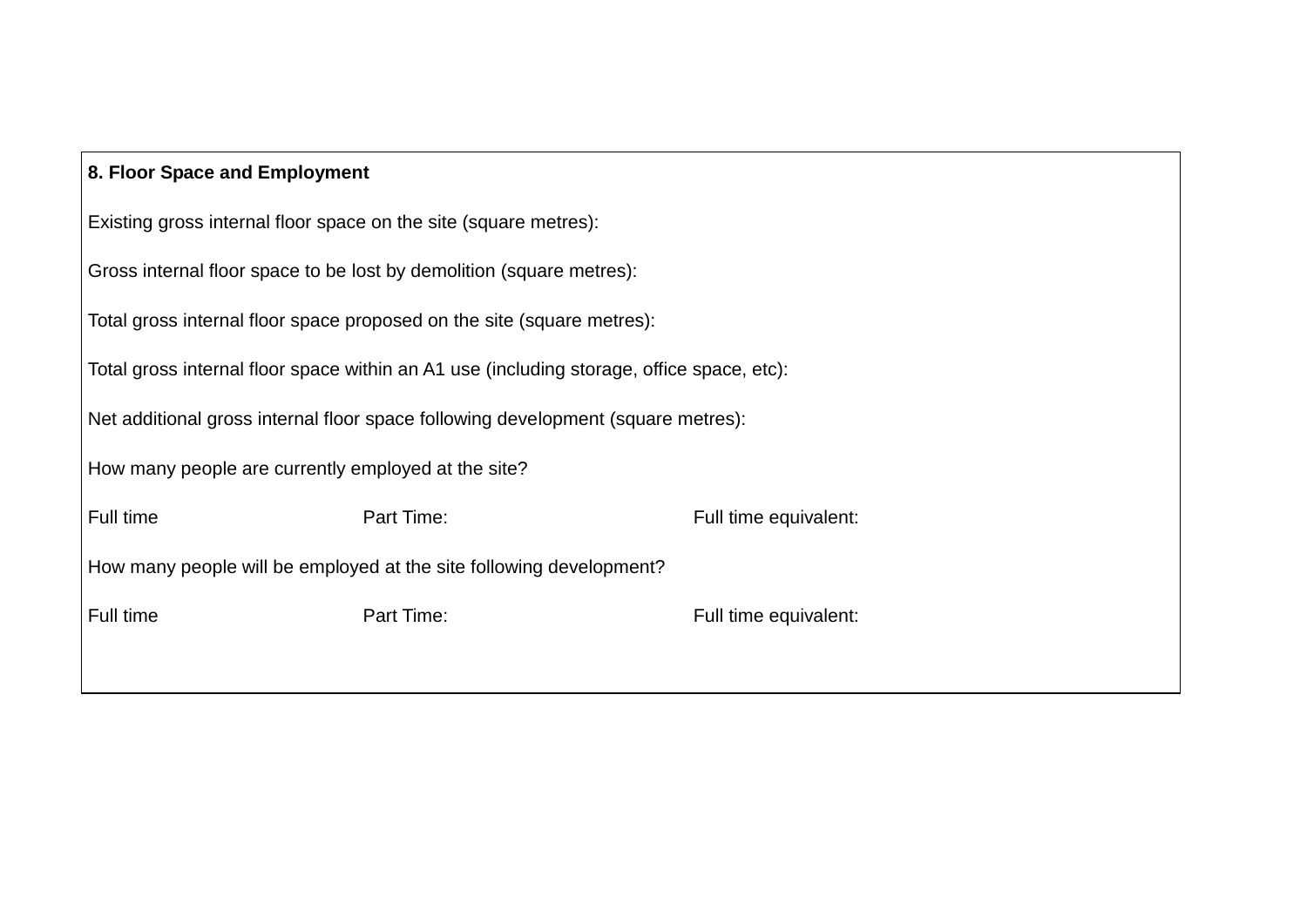| 9. Proposed External Finishing Materials (where relevant) |          |          |  |
|-----------------------------------------------------------|----------|----------|--|
|                                                           | Existing | Proposed |  |
| Walls:                                                    |          |          |  |
| Roof:                                                     |          |          |  |
| Windows:                                                  |          |          |  |
| Doors:                                                    |          |          |  |
| <b>Boundary Treatment:</b>                                |          |          |  |
| <b>Outdoor Surfaces:</b>                                  |          |          |  |
| Other:                                                    |          |          |  |
|                                                           |          |          |  |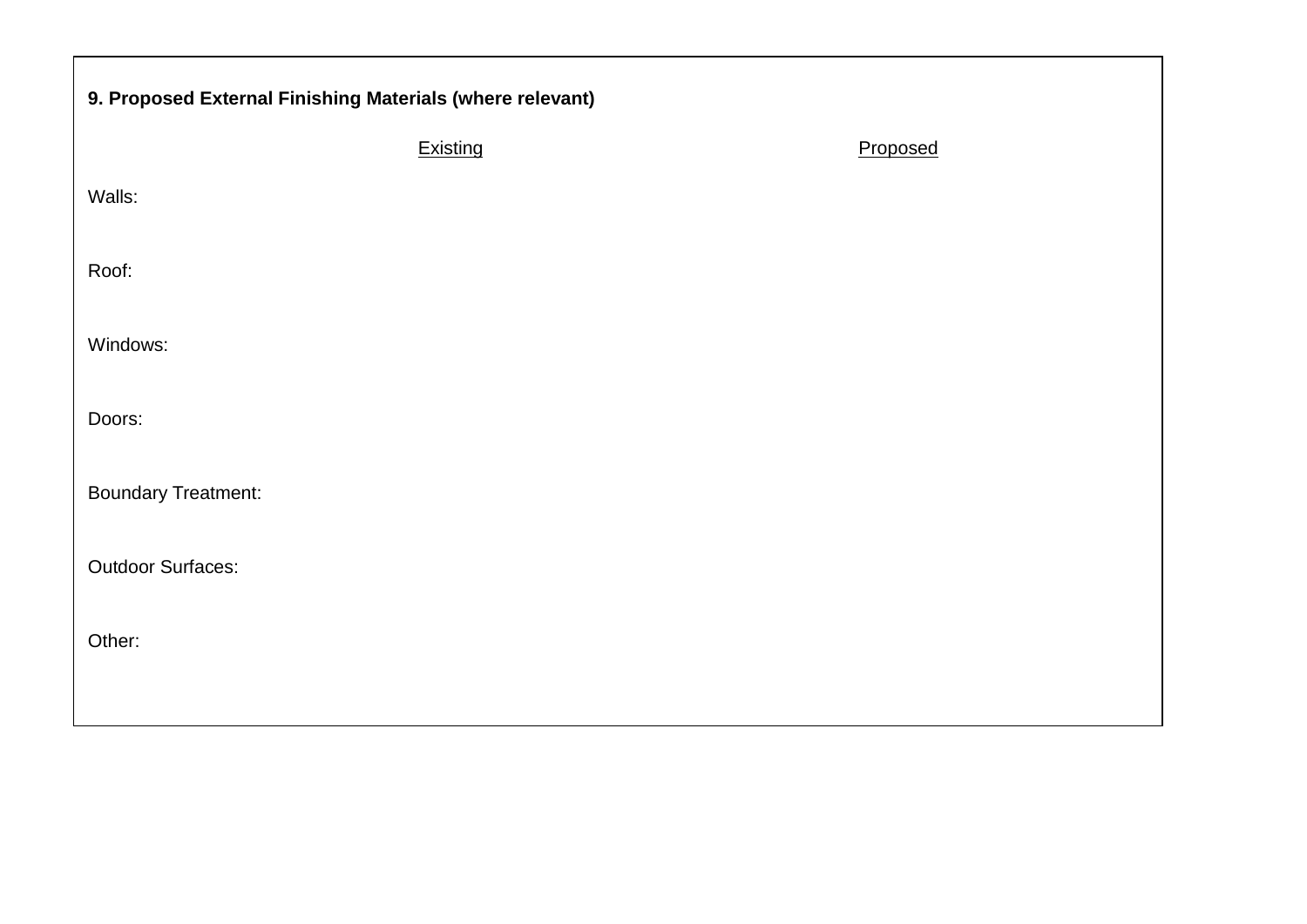#### **10. Signature and Date**

Signature:

Applicant/Agent (please delete as appropriate)

Date:

#### **11. Please indicate preferred method of reply:**

Post/Email (please delete as appropriate)

Please include:

- A 1:250 location plan with the site edged red;
- A1:500 block plan of the existing and proposed site layout (including access, turning and parking arrangements);
- A 1:50 or 1:100 existing and proposed plans and elevations;
- Recent photographs of all elevations of any existing buildings and any mature trees on the site, with the date they were taken;
- Where ground levels are proposed to change, sections through the site at a scale of 1:50 or 1:100 showing the changes;
- Any other information you think may assist the Case Officer in determining whether the proposal complies with the Treforest Industrial Estate and Parc Nantgarw Local Development Order

The application form and plans can be submitted electronically to [planningservices@rctcbc.gov.uk](mailto:planningservices@rctcbc.gov.uk) or by post to Rhondda Cynon Taf CBC, Planning Services, Sardis House, Sardis Road, Pontypridd, CF37 1DU. Please note any documents and plans will be retained for Council records and no documents and plans will be returned.